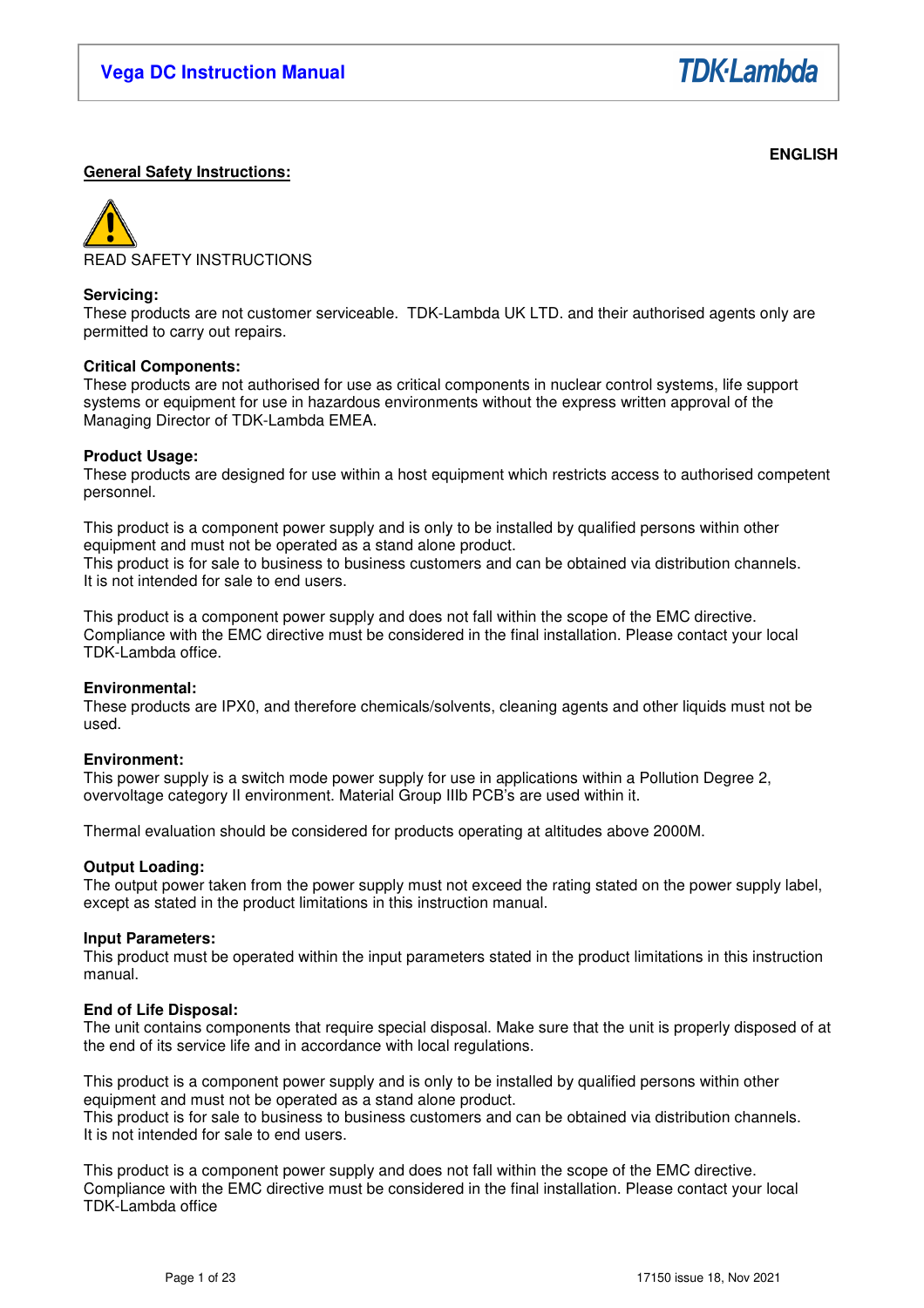



### **High Voltage Warning:**

Dangerous voltages are present within the power supply**.** The professional installer must protect service personnel from inadvertent contact with these dangerous voltages in the end equipment.

**WARNING:** When INSTALLED in a Class 1 end equipment, this product must be reliably earthed and professionally installed.

The  $(+)$  or  $(-)$  output $(s)$  can be earthed or left floating.

The unit cover(s)/chassis must not be made user accessible.

The mains input connector is not acceptable for use as field wiring terminals.

Do not use mounting screws, which penetrate the unit more than 4.5mm.

Special earthing screws are used on these products which connect the cover to the chassis. They must not be removed. If they are removed by mistake, they must be replaced with new ones and the product tested for earth bonding.

An internal fuse protects the unit and must not be replaced by the user. In case of internal defect, the unit must be returned to TDK-Lambda UK LTD or one of their authorised agents.

A suitable mechanical, electrical and fire enclosure must be provided by the end use equipment for mechanical, electric shock and fire hazard protection.

### Energy Hazards:

Certain modules are capable of providing hazardous energy (240VA) according to output voltage setting. Final equipment manufacturers must provide protection to service personnel against inadvertent contact with these module output terminals. If set such that hazardous energy can occur then the module terminals or connections must not be user accessible.

The power supply contains dangerous voltages and should only be handled by qualified personnel when the power supply has been disconnected from the mains supply voltage for more than 3 minutes



### **External Hot Surfaces:**

In accordance with local regulations for Health and Safety at work, manufacturers have an obligation to protect service engineers as well as users. In order to comply with this, a label must be fitted to these products which is clearly visible to service personnel accessing the overall equipment, and which legibly warns that surfaces of these products may be hot and must not be touched when the products are in operation.

The unit may be mounted in any orientation except inverted (mounted on its top) or vertical with the airflow downwards.

The ventilation openings on these products must not be impeded. Ensure that there is at least 50mm spacing between any obstruction and the ventilation openings.

The unit cover/chassis is designed to protect skilled personnel from hazards. They must not be used as part of the external covers of any equipment where they may be accessible to operators, since under full load conditions, part or parts of the unit chassis may reach temperatures in excess of those considered safe for operator access.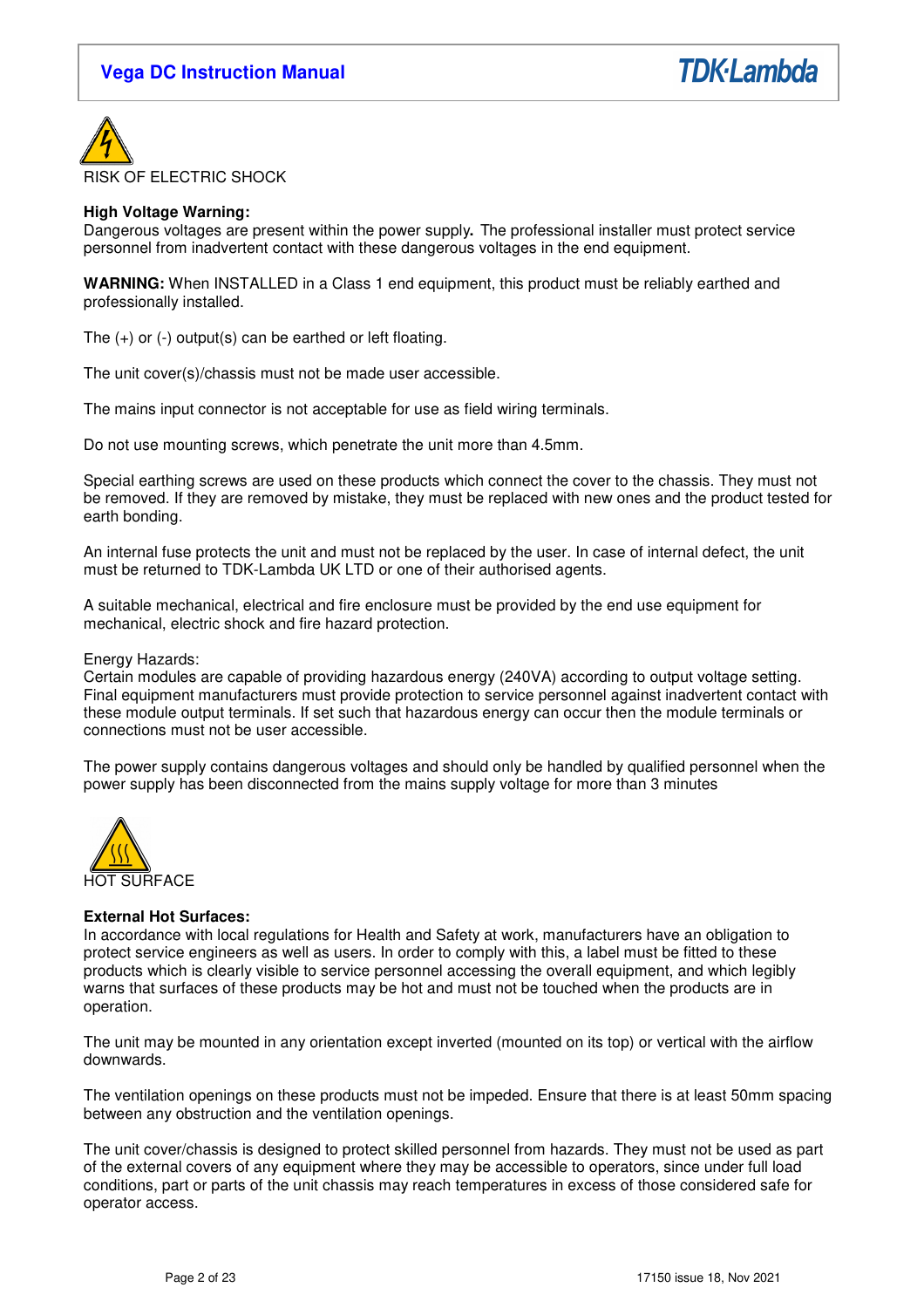

# **Allgemeine Sicherheitsvorschriften:**

**DEUTSCH** 



# **Wartung:**

Diese Produkte können nicht durch den Kunden gewartet werden. Nur TDK-Lambda UK LTD. und deren zugelassene Vertriebshändler sind zur Durchführung von Reparaturen berechtigt.

### **Kritische Komponenten:**

Diese Produkte sind nicht für die Verwendung als kritische Komponenten in nuklearen Kontrollsystemen, Lebenserhaltungssystemen oder Geräten in gefährlichen Umgebungen geeignet, sofern dies nicht ausdrücklich und in Schriftform durch den Geschäftsführer von TDK-Lambda EMEA genehmigt wurde.

### **Produktverwendung:**

Diese Produkte sind zur Verwendung innerhalb von Host-Anlagen gedacht, die einen auf das Fachpersonal beschränkten Zugang haben.

Dieses Produkt ist eine Stromversorgungs-Komponente und sie darf nur von qualifiziertem Personal in andere Geräte eingebaut werden und sie darf NICHT als eigenständiges ("Stand-Alone") Gerät betrieben werden.

Dieses Produkt ist für den Verkauf an Geschäftskunden entwickelt worden und es kann über Distributionskanäle bezogen werden.

Es ist NICHT für den Verkauf an Endkunden gedacht und konzipiert.

Dieses Produkt ist eine Stromversorgungsbaugruppe und sie fällt NICHT in den Bereich der EMV Direktive. Die Konformität mit der EMV Richtlinie muss in der finalen Gesamtinstallation betrachtet werden. Bitte kontaktieren Sie Ihr regionales TDK-Lambda Vertriebsbüro im Falle von Rückfragen.

### **Umwelt:**

Diese Produkte sind IPX0, aus diesem Grund dürfen keine Chemikalien/Lösungsmittel, Reinigungsmittel und andere Flüssigkeiten verwendet werden.

### **Umgebung:**

Dieses Netzteil ist ein Schaltnetzteil zur Verwendung in einer Umgebung mit einem Verschmutzungsgrad 2, Überspannungskategorie II. Materialgruppe IIIb mit darin verwendeten PCBs.

Bei Einsatz der Geräte über 2.000m Höhe muss eine ausreichende Kühlung gewährleistet werden.

### **Ausgangsstrom:**

Der Ausgangsstrom des Netzteiles darf die Leistung, die auf dem Label des Netzteiles vermerkt ist, nur dann überschreiten, wenn dies in den Produktgrenzen dieses Handbuches ausgezeichnet ist.

### **Eingangsparameter:**

Dieses Produkt muss innerhalb der Eingangsparameter, die in den Produktgrenzen dieses Handbuches angegeben sind, betrieben werden.

### **Entsorgung am Ende der Betriebszeit:**

Das Gerät enthält Komponenten die unter Sondermüll fallen. Das Gerät muss am Ende der Betriebszeit ordnungsgemäß und in Übereinstimmung mit den regionalen Bestimmungen entsorgt werden.

Dieses Produkt ist eine Stromversorgungs-Komponente und sie darf nur von qualifiziertem Personal in andere Geräte eingebaut werden und sie darf NICHT als eigenständiges ("Stand-Alone") Gerät betrieben werden.

Dieses Produkt ist für den Verkauf an Geschäftskunden entwickelt worden und es kann über Distributionskanäle bezogen werden.

Es ist NICHT für den Verkauf an Endkunden gedacht und konzipiert.

Dieses Produkt ist eine Stromversorgungsbaugruppe und sie fällt NICHT in den Bereich der EMV Direktive. Die Konformität mit der EMV Richtlinie muss in der finalen Gesamtinstallation betrachtet werden. Bitte kontaktieren Sie Ihr regionales TDK-Lambda Vertriebsbüro im Falle von Rückfragen.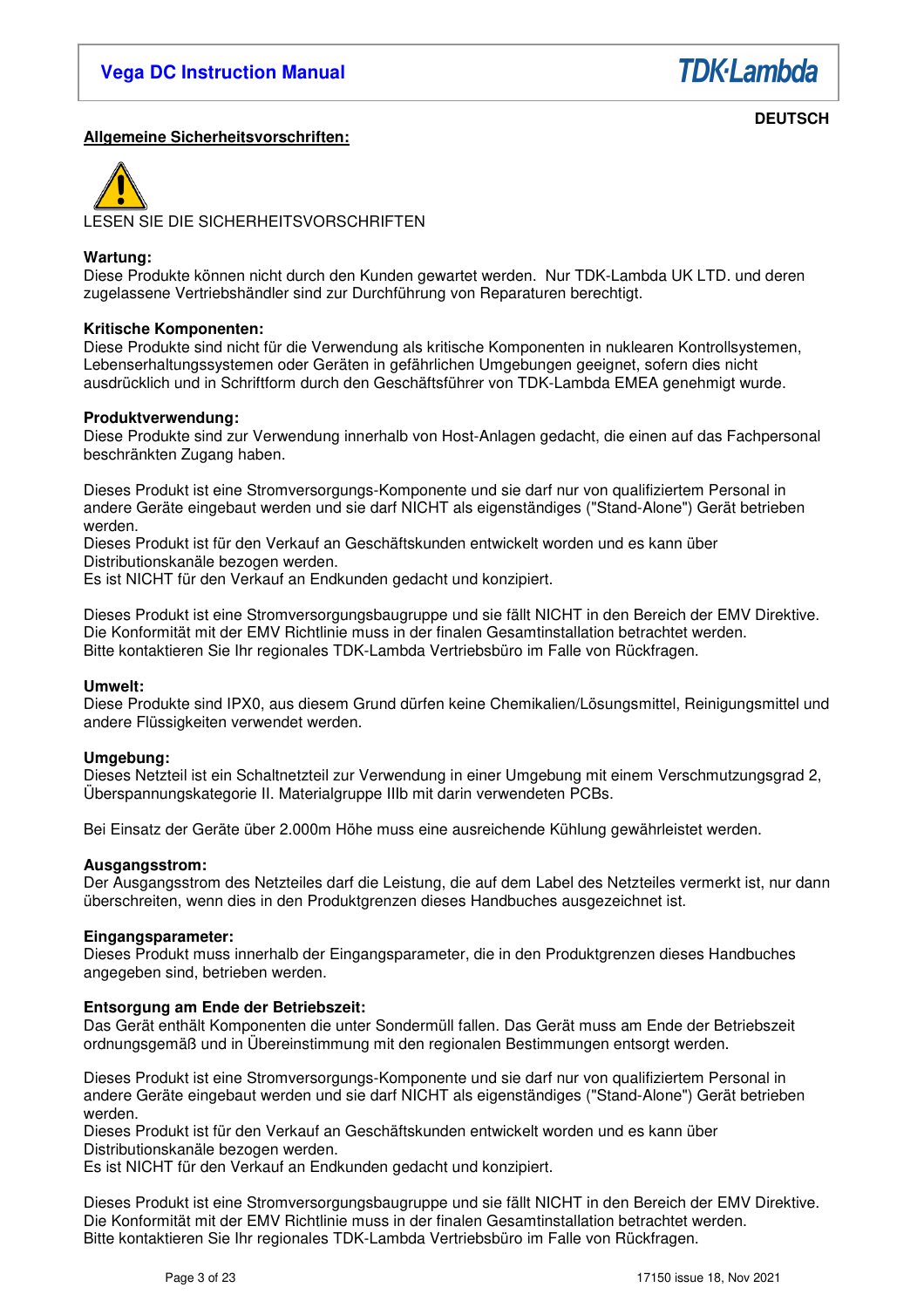



GEFAHR DURCH ELEKTRISCHEN SCHLAG

### **Hochspannungswarnung:**

Innerhalb des Netzteiles gibt es gefährliche Spannungen**.** Der Elektroinstallateur muss das Wartungspersonal vor versehentlichem Kontakt mit den gefährlichen Spannungen im Endgerät schützen.

**WARNUNG!** Falls Sie unser Netzgerät in eine Anwendung mit Schutzklasse 1 eingebaut haben, stellen Sie sicher, dass es fachgerecht installiert und zuverlässig geerdet ist.

Die (+) oder (-) Ausgänge können geerdet werden oder unangeschlossen bleiben.

Die Abdeckung des Gerätes/das Gehäuse darf für den Benutzer nicht zugänglich sein.

Der Haupteingangsanschluss ist nicht für die Verwendung als Feldverdrahtungsanschluss geeignet.

Verwenden Sie keine Befestigungsschrauben, die mehr als 4.5mm in das Gerät eindringen.

Zur Befestigung der Abdeckung am Gehäuse werden für diese Produkte spezielle Erdungsschrauben verwendet. Diese dürfen nicht entfernt werden. Sollten sie versehentlich entfernt werden, müssen sie durch neue ersetzt und das Produkt auf Erdschluss geprüft werden.

Eine interne Sicherung schützt das Gerät und darf durch den Benutzer nicht ausgetauscht werden. Im Fall von internen Defekten muss das Gerät an TDK-Lambda UK LTD oder einen der autorisierten Vertriebshändler zurückgeschickt werden.

Ein geeignetes mechanisches, elektrisches und brandgeschütztes Gehäuse muss als Schutz vor der Gefahr von mechanischen Risiken, Stromschlägen und Brandschutz in dem Endgerät vorgesehen werden.

### Gefahren durch elektrische Energie:

Von bestimmten Modulen kann je nach Einstellung der Ausgangsspannung gefährliche elektrische Energie ausgehen (240 VA). Die Endgerätehersteller müssen einen Schutz für Servicepersonal vor unbeabsichtigtem Kontakt mit den Ausgangsanschlüssen dieser Module vorsehen. Kann aufgrund der Einstellung gefährliche elektrische Energie auftreten, dürfen die Modulanschlüsse für den Benutzer nicht zugänglich sein.

Das Netzteil steht unter hoher Spannung und sollte deshalb mindestens 3 Minuten vom Netz getrennt sein. Die Bedienung darf nur durch Fachpersonal erfolgen



### HEISSE OBERFLÄCHEN

### **Äußere heiße Oberflächen:**

In Übereinstimmung mit den regionalen Bestimmungen für Gesundheit und Sicherheit bei der Arbeit ist der Hersteller für den Schutz von Wartungspersonal und Benutzern verantwortlich. Um diesen Bestimmungen gerecht zu werden, muss auf den Produkten ein Label angebracht werden, das deutlich sichtbar für das Wartungspersonal mit Zugriff auf die gesamte Anlage ist, und das gut lesbar auf die eventuell heiße Oberfläche des Gerätes hinweist und das Berühren des Produktes in Betrieb untersagt.

Das Gerät darf in jeder Position befestigt werden, mit Ausnahme über Kopf (umgekehrt) oder vertikal mit dem Luftstrom abwärts.

Die Belüftungsöffnungen an diesem Produkt dürfen nicht blockiert werden. Achten Sie darauf, dass mindestens 50 mm Abstand zwischen Hindernissen und den Belüftungsöffnungen bleibt.

Die Geräteabdeckung/das Gehäuse ist so entworfen, dass das Fachpersonal vor Gefahren geschützt wird. Sie dürfen nicht als Teil der externen Abdeckung für Geräte verwendet werden, die für den Betreiber zugänglich sein müssen, da Teile oder das gesamte Gerätegehäuse unter voller Auslastung übermäßige Temperaturen erreichen kann, die für den Zugang des Betreibers nicht mehr als sicher betrachtet werden.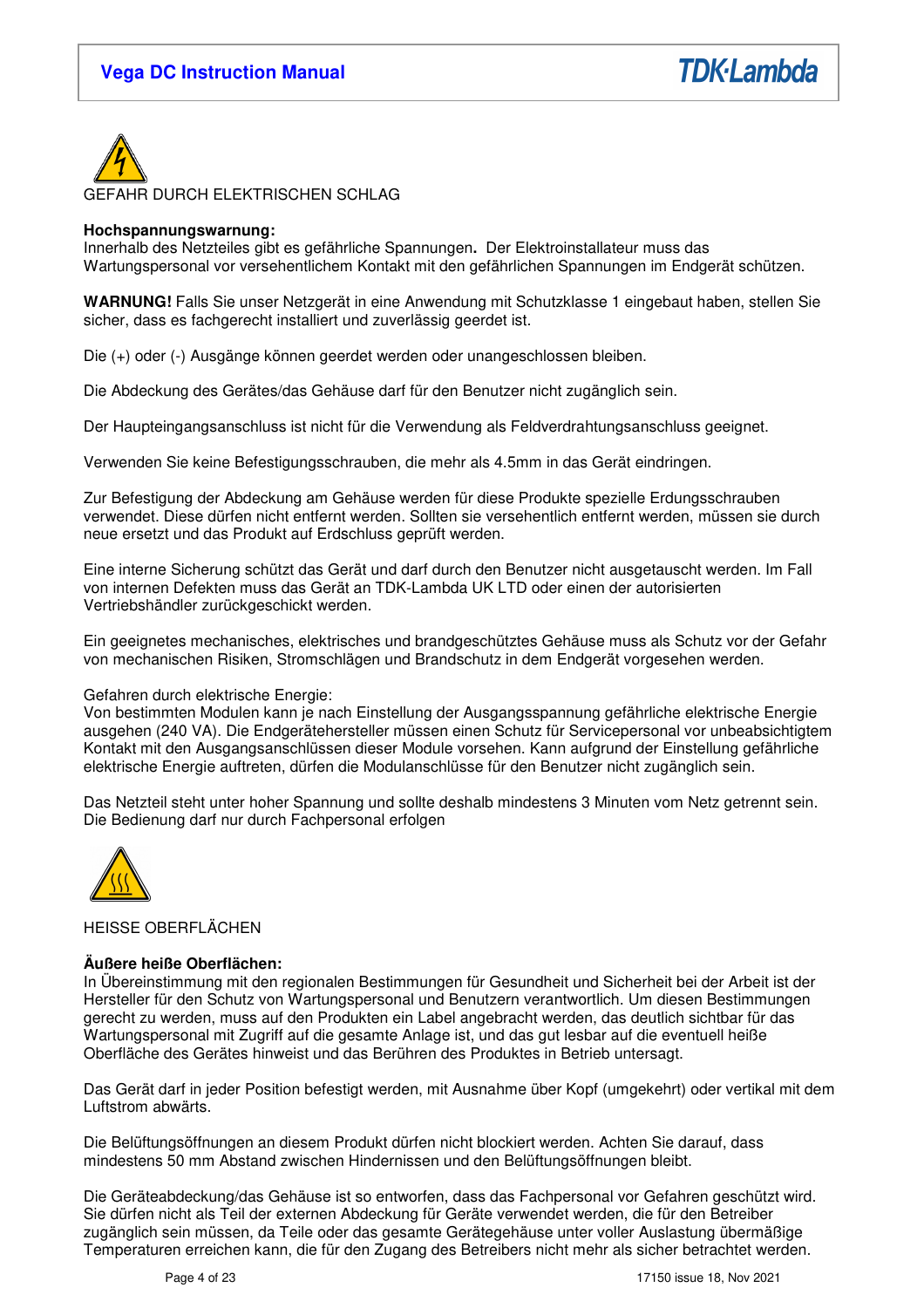**TDK**-Lambda

## **Consignes générales de sécurité:**

 **FRANÇAIS** 



# **Entretien:**

Ces produits ne peuvent pas être réparés par l'utilisateur. Seuls, TDK-Lambda UK LTD et ses agents agréés sont autorisés à effectuer des réparations.

### **Composants critiques:**

Ces produits ne doivent pas être utilisés en tant que composants critiques dans des systèmes de commande nucléaire, dans des systèmes de sauvetage ou dans des équipements utilisés dans des environnements dangereux, sans l'autorisation écrite expresse du directeur général de TDK-Lambda EMEA.

### **Utilisation du produit:**

Ces produits sont conçus pour être utilisés dans un équipement hôte dont l'accès n'est autorisé qu'aux personnes compétentes.

Ce produit est une alimentation considérée comme un composant devant être installé par des personnes qualifiées, dans un autre équipement. Il ne doit pas être utilisé en tant que produit fini. Ce produit est destiné à la vente entre entreprises et peut être obtenu via des canaux de distribution. Il n'est pas prévu à la vente pour les particuliers.

Ce produit est une alimentation considérée comme un composant, il ne relève pas du champ d'application de la directive CEM. Le respect de la directive CEM doit être pris en compte dans l'installation finale. Veuillez contacter votre bureau TDK-Lambda le plus proche.

### **Environnement:**

Ces produits sont IPX0, et donc on ne doit pas utiliser des produits chimiques/solvants, des produits de nettoyage et d'autres liquides.

### **Environnement fonctionnel:**

Cette alimentation fonctionne en mode commutation pour utilisation dans des applications fonctionnant dans un environnement avec Degré de Pollution 2 et catégorie de surtension II. Elle utilise des cartes des circuits imprimés (PCB) de Groupe IIIb.

Une étude thermique doit être envisagée pour une utilisation des produits au-dessus de 2000 mètres d'altitude.

### **Intensité soutirée:**

L'intensité soutirée de l'alimentation ne doit pas dépasser l'intensité nominale marquée sur la plaque signalétique, sauf indications contraires dans les limitations du produit décrit dans ce manuel.

### **Paramètres d'entrée:**

Ce produit doit être utilisé à l'intérieur des paramètres d'entrée indiqués dans les limitations du produit dans ce manuel.

### **Elimination en fin de vie:**

L'alimentation contient des composants nécessitant des dispositions spéciales pour leur élimination. Vérifiez que cette alimentation est mise au rebut correctement en fin de vie utile et conformément aux réglementations locales en vigueur.

Ce produit est une alimentation considérée comme un composant devant être installé par des personnes qualifiées, dans un autre équipement. Il ne doit pas être utilisé en tant que produit fini. Ce produit est destiné à la vente entre entreprises et peut être obtenu via des canaux de distribution. Il n'est pas prévu à la vente pour les particuliers.

Ce produit est une alimentation considérée comme un composant, il ne relève pas du champ d'application de la directive CEM. Le respect de la directive CEM doit être pris en compte dans l'installation finale. Veuillez contacter votre bureau TDK-Lambda le plus proche.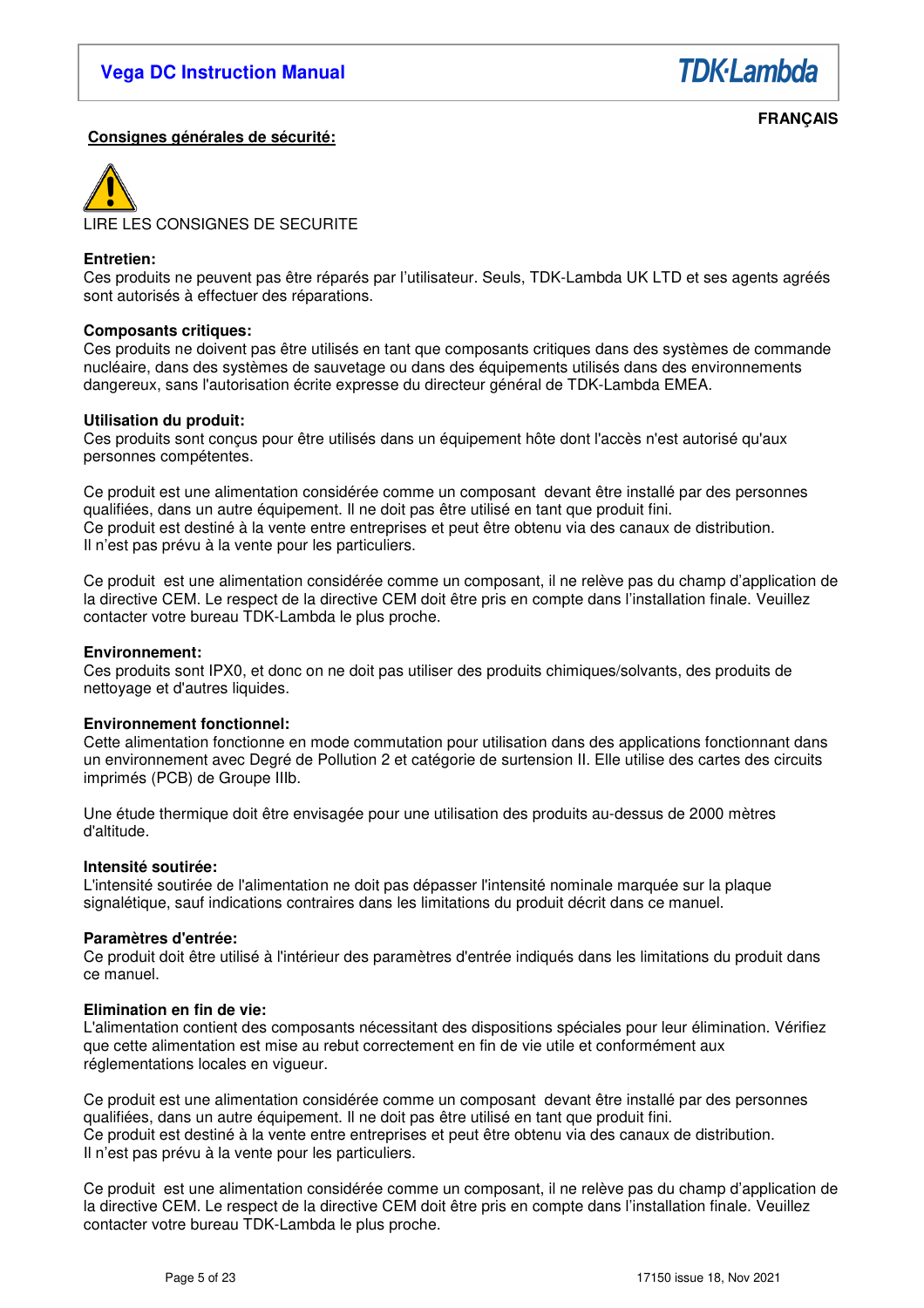



### **Attention-Danger haute tension:**

Des tensions dangereuses sont présentes dans l'alimentation. L'installateur doit protéger le personnel d'entretien contre un contact involontaire avec ces tensions dangereuses dans l'équipement final.

**AVERTISSEMENT**: Si ce produit est installé dans un équipement final de classe I, il doit être mis à la terre de manière fiable et installé par un professionnel averti.

Les sorties (+) ou (-) peuvent être raccordées à la terre ou laissées flotttantes.

Le couvercle/châssis de l'alimentation ne doit pas être accessible à l'utilisateur.

Le connecteur d'entrée d'alimentation principale ne doit pas être utilisé comme borne de raccordement.

N'utilisez pas de vis pénétrant dans le module sur une profondeur supérieure à 4.5 mm.

Des vis de terre spéciales sont utilisées sur ces produits pour raccorder le couvercle au châssis. Elles ne doivent pas être enlevées. Si elles sont enlevées par erreur, elles doivent être remplacées et le produit doit être testé pour vérifier que le raccordement à la terre est correct.

Un fusible interne protège le module et ne doit pas être remplacé par l'utilisateur. En cas de défaut interne, le module doit être renvoyé à TDK-Lambda UK LTD ou l'un de ses agents agréés.

Une enceinte appropriée doit être prévue par l'utilisateur final pour assurer la protection contre les chocs mécaniques, les chocs électriques et l'incendie.

### Energies dangereuses :

Certains modules peuvent générer une énergie dangereuse (240 VA) selon le réglage de tension de sortie. Le fabricant de l'équipement final doit assurer la protection des techniciens d'entretien contre un contact involontaire avec les bornes de sortie de ces modules. Si une telle tension dangereuse risque de se produire, les bornes ou les connexions du module ne doivent pas être accessibles par l'utilisateur.

L'alimentation délivre des tensions dangereuses et doit seulement être manipulée par du personnel qualifié quand celle-ci a été déconnectée du secteur pendant plus de 3 minutes.



### **Surfaces chaudes extérieures:**

Conformément aux réglementations locales concernant la santé et la sécurité sur les lieux de travail, les fabricants doivent protéger les techniciens d'entretien et les utilisateurs. Pour cela, une plaque signalétique doit être installée sur ces produits, et cette plaque doit être bien visible pour les techniciens d'entretien intervenant sur l'équipement, et elle doit indiquer de manière bien visible que les surfaces de ces produits peuvent être chaudes et qu'elles ne doivent pas être touchées lorsque les produits fonctionnent.

Le module peut être monté suivant une orientation quelconque, sauf en position inversée (monté sur son sommet) ou en position verticale avec écoulement d'air descendant.

Les orifices de ventilation sur ces produits ne doivent pas être obstrués. Vérifiez qu'il y a un espace libre d'au moins 50 mm entre une obstruction et les orifices de ventilation.

Le couvercle et le châssis du module sont conçus pour protéger des personnels expérimentés. Ils ne doivent pas être utilisés comme couvercles extérieurs d'un équipement, accessible aux opérateurs car en condition de puissance maximum, des parties du châssis peuvent atteindre des températures considérées comme dangereuses pour l'opérateur.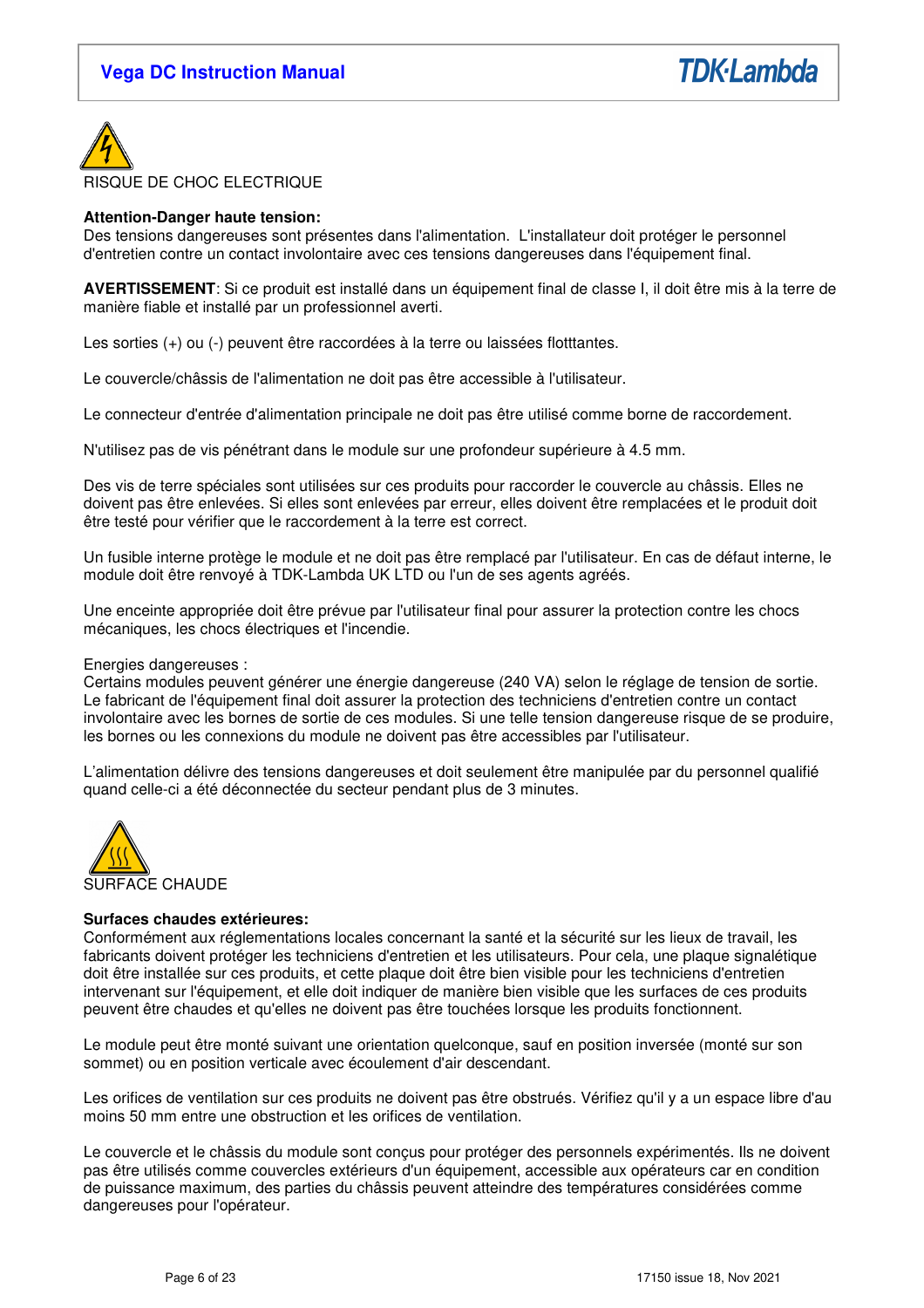

### **ITALIANO Norme generali di sicurezza:**

SI PREGA DI LEGGERE LE NORME DI SICUREZZA

### **Manutenzione:**

Il cliente non può eseguire alcuna manutenzione su questi prodotti. L'esecuzione delle eventuali riparazioni è consentita solo a TDK-Lambda UK LTD e ai suoi agenti autorizzati.

### **Componenti critici:**

Non si autorizza l'uso di questi prodotti come componenti critici all'interno di sistemi di controllo nucleari, sistemi necessari alla sopravvivenza o apparecchiature destinate all'impiego in ambienti pericolosi, senza l'esplicita approvazione scritta dell'Amministratore Delegato di TDK-Lambda EMEA.

### **Uso dei prodotti:**

Questi prodotti sono progettati per l'uso all'interno di un'apparecchiatura ospite che limiti l'accesso al solo personale competente e autorizzato.

Questo prodotto è da considerarsi come un alimentatore professionale componente e come tale deve essere installato da personale qualificato all'interno di altre apparecchiature e non può essere utilizzato come prodotto indipendente.

Questo prodotto non è inteso per la vendita al dettaglio o agli utilizzatori finali.

Questo alimentatore è da considerarsi come un componente e come tale non è assogettato dagli scopi della direttiva EMC. Conformità alla direttiva EMC deve essere considerata nell'installazione finale di utilizzo. Gli uffici di TDK-Lambda Sas Succursale Italiana sono a vostra disposizione per ulteriori ragguagli.

### **Condizioni ambientali:**

Questi prodotti sono classificati come IPX0, dunque non devono essere utilizzati sostanze chimiche/solventi, prodotti per la pulizia o liquidi di altra natura.

### **Ambiente:**

Questo prodotto è un alimentatore a commutazione, destinato all'uso in applicazioni rientranti in ambienti con le seguenti caratteristiche: Livello inquinamento 2, Categoria sovratensione II. Questo prodotto contiene schede di circuiti stampati in materiali di Gruppo IIIb.

La valutazione delle prestazioni termiche del prodotto dev'essere considerata separatamente per le applicazioni che prevedono un'utilizzo dell'alimentatore ad altitudine superiore ai 2000 metri.

### **Carico in uscita:**

La potenza in uscita ottenuta dall'alimentatore non deve superare la potenza nominale indicata sulla targhetta dell'alimentatore, fatto salvo dove indicato nei limiti per i prodotto specificati in questo manuale.

### **Parametri di alimentazione:**

Questo prodotto deve essere utilizzato entro i parametri di alimentazione indicati nei limiti per il prodotto, specificati in questo manuale.

### **Smaltimento:**

L'unità contiene componenti che richiedono procedure speciali di smaltimento. Accertarsi che l'unità venga smaltita in modo corretto al termine della vita utile e nel rispetto delle normative locali.

Questo prodotto è da considerarsi come un alimentatore professionale componente e come tale deve essere installato da personale qualificato all'interno di altre apparecchiature e non può essere utilizzato come prodotto indipendente.

Questo prodotto non è inteso per la vendita al dettaglio o agli utilizzatori finali.

Questo alimentatore è da considerarsi come un componente e come tale non è assogettato dagli scopi della direttiva EMC. Conformità alla direttiva EMC deve essere considerata nell'installazione finale di utilizzo. Gli uffici di TDK-Lambda Sas Succursale Italiana sono a vostra disposizione per ulteriori ragguagli.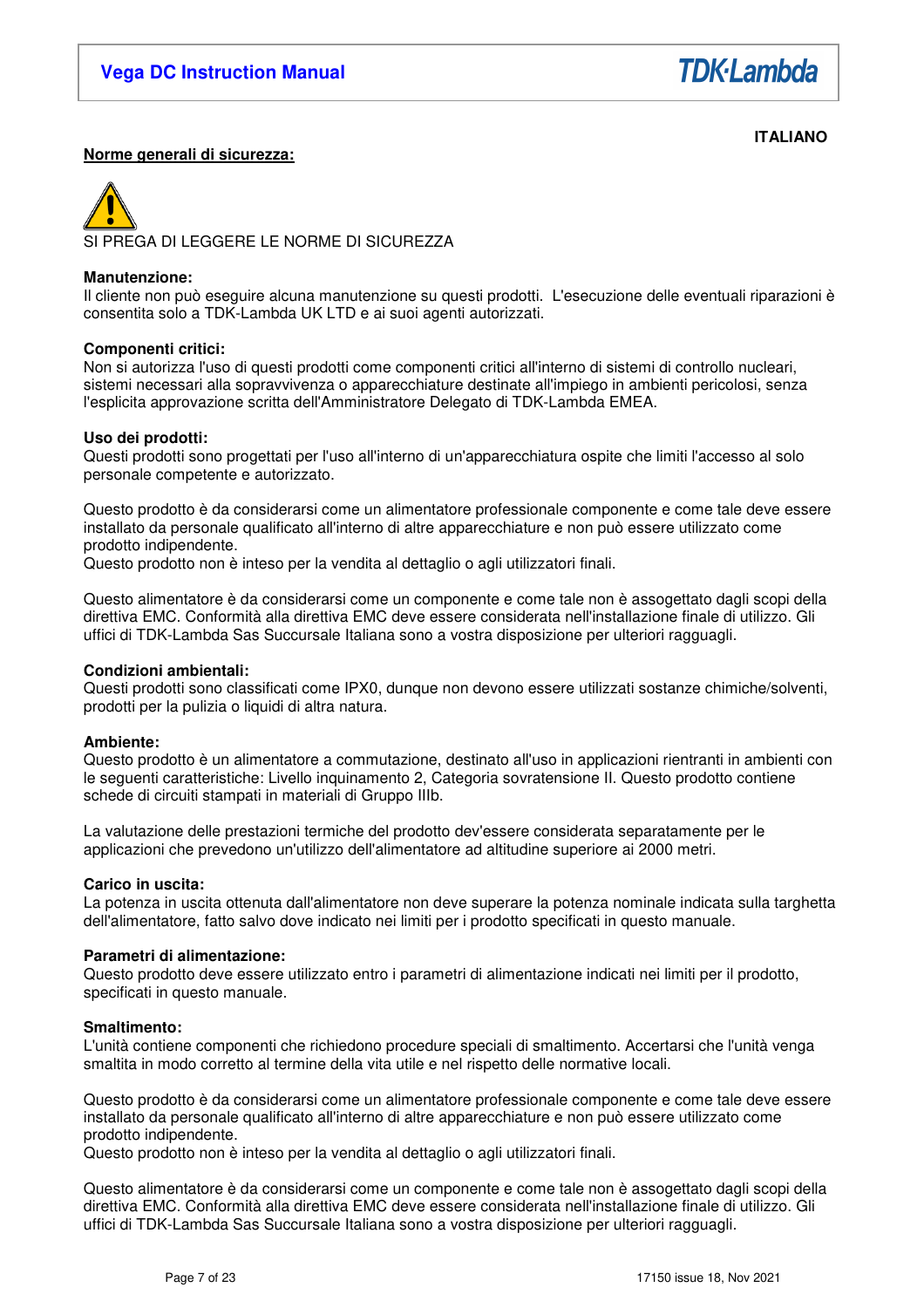



### **Avvertimento di alta tensione:**

All'interno dell'alimentatore sono presenti tensioni pericolose. Gli installatori professionali devono proteggere il personale di manutenzione dal rischio di contatto accidentale con queste tensioni pericolose all'interno dell'apparecchiatura finale.

**ATTENZIONE:** Se installato in un'attrezzatura di classe I, questo prodotto deve essere collegato a terra in modo affidabile ed installato in modo professionale.

Le uscite (+) o (-) possono essere messa a terra o lasciate isolate.

I coperchi/il telaio dell'unità non devono essere accessibili da parte dell'utente.

Il connettore dell'alimentazione principale non può essere utilizzato come terminale di collegamento di campo.

Non utilizzare viti che penetrano nell'unità per più di 4.5 mm.

Per questi prodotti vengono usate viti speciali di messa a terra, che collegano il coperchio al telaio. Tali viti non devono essere rimosse. Se le viti vengono tolte per errore, vanno sostituite con nuove viti ed occorre testare il prodotto per verificarne il collegamento a massa.

Un fusibile interno protegge l'unità e non deve essere sostituito dall'utente. Nell'eventualità di un difetto interno, restituire l'unità a TDK-Lambda UK LTD o a uno dei suoi agenti autorizzati.

L'apparecchiatura finale deve includere una recinzione meccanica, elettrica e antincendio per proteggere dai pericoli di natura meccanica, dalle scosse elettriche e dai pericoli di incendio.

Pericoli energetici:

Alcuni moduli sono in grado di erogare energia pericolosa (240 VA) a seconda della tensione in uscita impostata. I produttori delle apparecchiature finali sono tenuti a proteggere il personale di manutenzione dal rischio di contatto accidentale con questi terminali dei moduli di uscita. Se impostati su livelli che non escludono l'erogazione di energia pericolosa, questi terminali o collegamenti non devono risultare accessibili da parte dell'utente.

L'alimentatore contiene tensioni pericolose e deve essere gestito da personale qualificato previo scollegamento dalla tensione di rete da più di 3 minuti



### **Superfici esterne calde:**

Coerentemente con le norme locali in materia di salute & sicurezza professionali, i produttori sono tenuti a salvaguardare i tecnici di manutenzione, e inoltre gli utenti. Per far fronte a tali obblighi, i prodotti devono presentare una targhetta, chiaramente visibile al personale di manutenzione che accede all'apparecchiatura nel complesso e che risulti inoltre leggibile e avverta gli addetti del rischio che le superfici di questi prodotti possono scottare e non vanno toccate con i prodotti in funzione.

L'unità può essere installata in qualunque orientamento, ma non in posizione capovolta o in posizione verticale con il flusso dell'aria rivolto verso il basso.

Le griglie di ventilazione su questi prodotti non devono essere ostruite. Verificare che vi sia una distanza minima di 50 mm fra le griglie di ventilazione e qualsiasi eventuale ostruzione.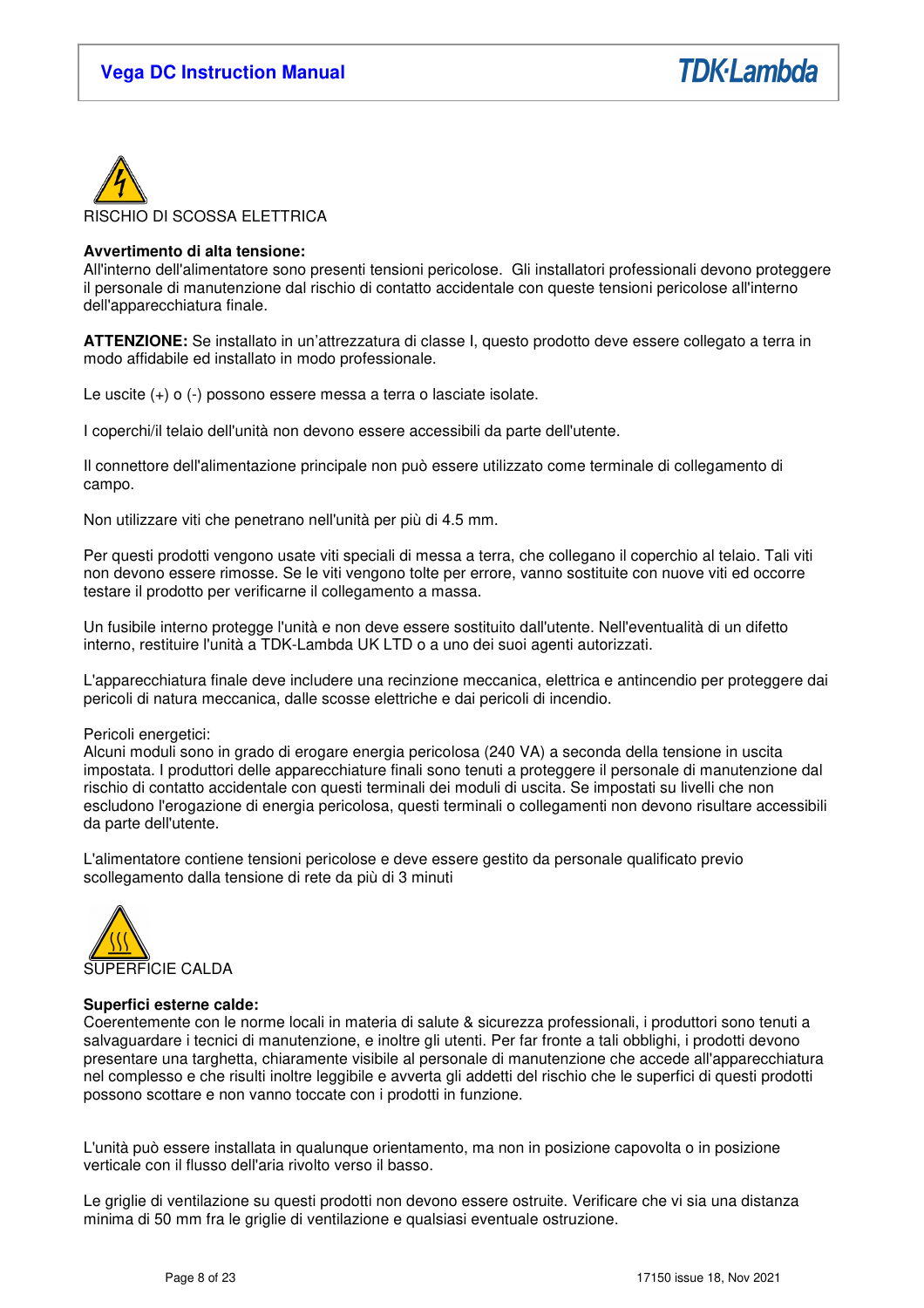

Il coperchio/telaio dell'unità è realizzato per proteggere il personale esperto dai pericoli. Non deve essere usato come parte degli involucri esterni di qualsiasi apparecchiatura, se risulta accessibile da parte degli addetti, poiché è possibile che in condizioni di pieno carico una o più parti del telaio dell'unità giunga/giungano a temperature superiori ai limiti considerati sicuri per l'accesso da parte degli addetti.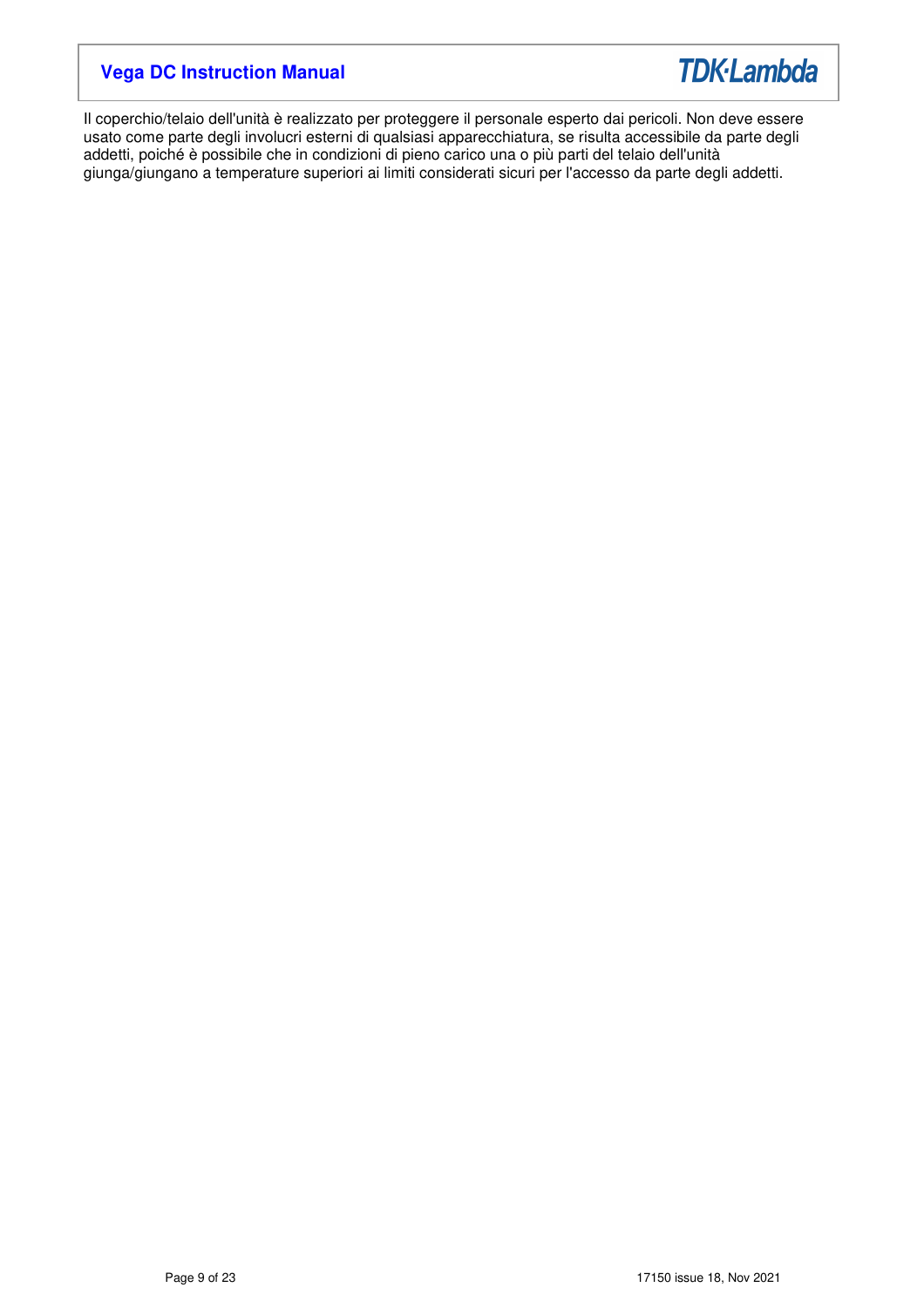**TDK-Lambda** 

#### **ESPAÑOL Instrucciones generales de seguridad:**

LEA LAS INSTRUCCIONES DE SEGURIDAD

### **Servicio:**

Estos productos no pueden ser reparados por los clientes. TDK-Lambda UK LTD. y sus agentes autorizados son los únicos que pueden llevar a cabo las reparaciones.

### **Componentes fundamentales:**

Estos productos no pueden ser utilizados como componentes fundamentales en sistemas de control nuclear, sistemas de soporte vital o equipos a utilizar en entornos peligrosos sin el consentimiento expreso por escrito del Director General de TDK-Lambda EMEA.

### **Uso de los productos:**

Estos productos han sido diseñados para ser utilizados en un equipo central que restrinja el acceso al personal cualificado autorizado.

Este producto es una fuente de alimentación y sólo puede ser instalado por personal cualificado dentro de otros equipos y no debe ser tratado como un producto independiente. Este producto debe ser vendido entre empresas profesionales y solo puede obtenerse a través de los canales de distribución .No está destinado para la venta a usuarios finales

Este producto es una fuente de alimentación y no se ve afectada por la directiva EMC . El cumplimiento de la directiva EMC se debe considerar en la instalación final . Por favor, póngase en contacto con su oficina local de TDK – Lambda.

### **Medioambiental:**

Estos productos son IPX0 y, por tanto, no pueden utilizarse sustancias químicas/disolventes, agentes de limpieza ni otros líquidos.

### **Medio ambiente:**

Esta fuente de alimentación es una fuente de alimentación de modo conmutado a utilizar en aplicaciones dentro de un entorno con un Grado de contaminación 2 y una Categoría de sobretensión II. En él se utilizan policloruros de bifenilo del Grupo de materiales IIIb.

Una evaluación térmica debe ser considerada para una utilización de los productos por encima de 2000 metros de altitud.

### **Carga de salida:**

La potencia de salida tomada de la fuente de alimentación no puede sobrepasar el valor nominal indicado en la etiqueta de la fuente de alimentación, excepto en los casos indicados en las limitaciones del producto en este manual.

### **Parámetros de entrada:**

Este producto debe ser utilizado dentro de los parámetros de entrada indicados en las limitaciones del producto en este manual.

### **Desecho de la unidad:**

La unidad contiene componentes que deben ser desechados de una manera especial. Asegúrese de desechar correctamente la unidad al final de su vida útil y conforme a las normas locales vigentes.

Este producto es una fuente de alimentación y sólo puede ser instalado por personal cualificado dentro de otros equipos y no debe ser tratado como un producto independiente. Este producto debe ser vendido entre empresas profesionales y solo puede obtenerse a través de los canales de distribución .No está destinado para la venta a usuarios finales

Este producto es una fuente de alimentación y no se ve afectada por la directiva EMC . El cumplimiento de la directiva EMC se debe considerar en la instalación final . Por favor, póngase en contacto con su oficina local de TDK - Lambda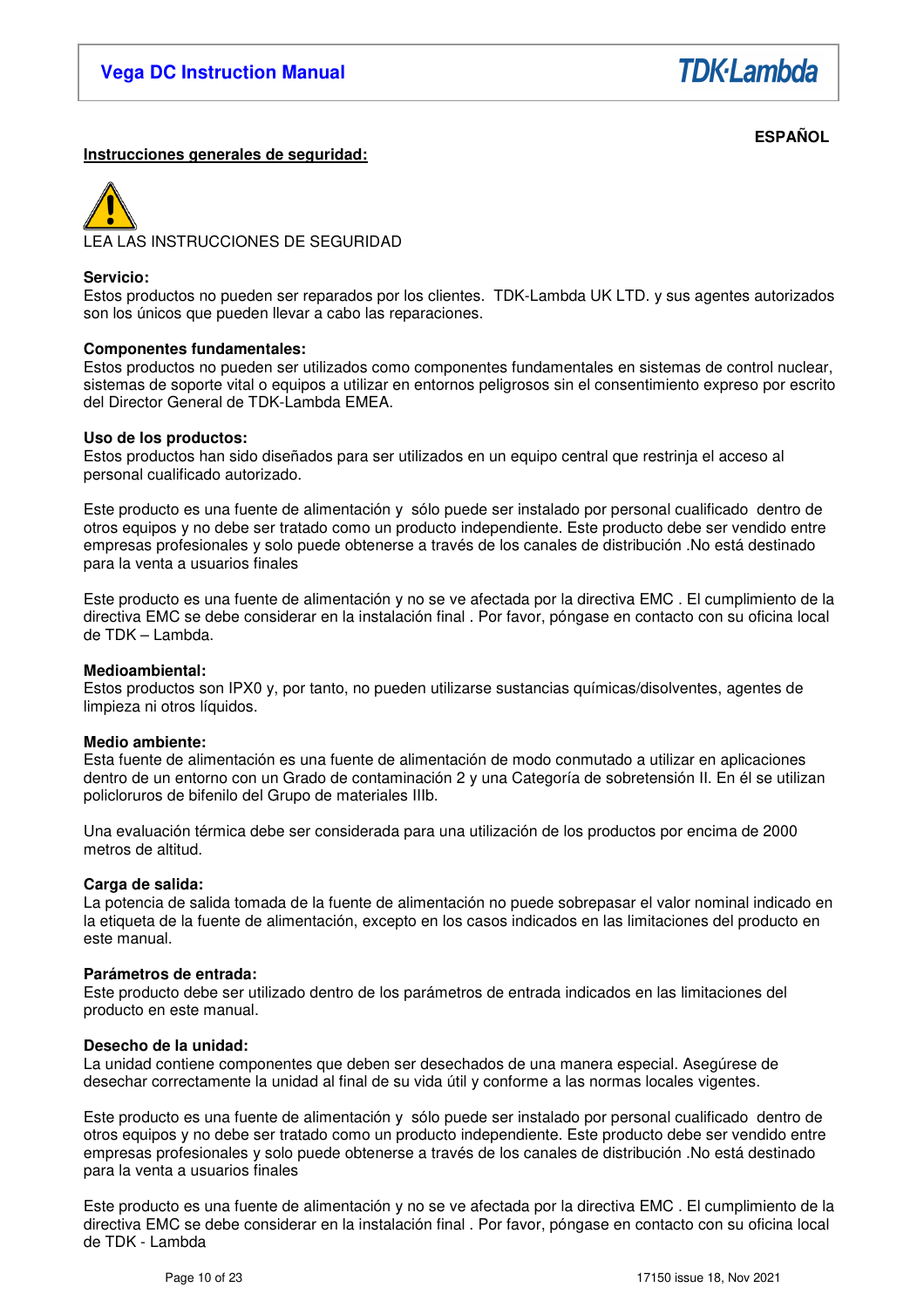

### **Advertencia de alta tensión:**

En esta fuente de alimentación hay tensiones peligrosas. El instalador profesional debe proteger al personal de servicio contra cualquier contacto accidental con estas tensiones peligrosas en el equipo final.

**ADVERTENCIA:** La instalación de este producto en un equipo de clase I la deben llevar a cabo profesionales y el producto debe estar conectado a tierra.

La salida o salidas (+) o (-) pueden conectarse a tierra o se las puede dejar flotando.

Debe impedirse el acceso de los usuarios a la cubierta o cubiertas y al chasis de la unidad.

El conector de entrada de la red no es apto para ser utilizado a modo de bornes de cableado de campo.

No utilice tornillos de montaje susceptibles de penetrar en la unidad más de 4.5 mm.

Con estos productos se utilizan unos tornillos de puesta a tierra especiales que conectan la cubierta al chasis. No se deben quitar en ningún caso. En caso de quitarlos por error, hay que reemplazarlos por unos nuevos y comprobar la conexión a tierra del producto.

Un fusible interno protege la unidad y este no debe ser nunca reemplazado por el usuario. En caso de existir algún defecto interno, la unidad debe ser enviada a TDK-Lambda UK LTD o a uno de sus agentes autorizados.

El equipo de uso final debe constituir un recinto de protección mecánica, eléctrica y contra incendios de protección mecánica, contra descargas eléctricas y contra el peligro de incendios.

### Peligros de energía:

Algunos módulos pueden generar energía peligrosa (240VA) dependiendo de la configuración de la tensión de salida. Los fabricantes de equipos finales deben proteger al personal de servicio contra un contacto accidental con estos bornes de salida de los módulos. Si se configura de modo que pueda generarse energía peligrosa, hay que evitar que el usuario pueda acceder a los bornes o conexiones del módulo.

El suministro eléctrico contiene tensiones peligrosas y, en caso de que se haya desconectado de la alimentación principal durante más de 3 minutos, deberá ser manipulado únicamente por personal cualificado.



### **Superficies externas calientes:**

Según las normas locales relativas a la Salud y Seguridad en el trabajo, los fabricantes están obligados a proteger a los ingenieros de servicio además de a los usuarios. Para que esto se cumpla, debe colocarse una etiqueta en estos productos que pueda ser vista claramente por el personal de servicio que accede al equipo general, y con advertencias legibles de que las superficies de estos productos pueden estar calientes y no deben tocarse cuando los productos se encuentran en funcionamiento.

La unidad se puede montar en cualquier orientación excepto invertida (montada sobre su parte de arriba) o vertical con los orificios para el flujo de aire mirando hacia abajo.

Las aberturas de ventilación de estos productos no deben obstruirse jamás. Asegúrese de que quede una separación de 50 mm por lo menos entre cualquier obstrucción y las aberturas de ventilación.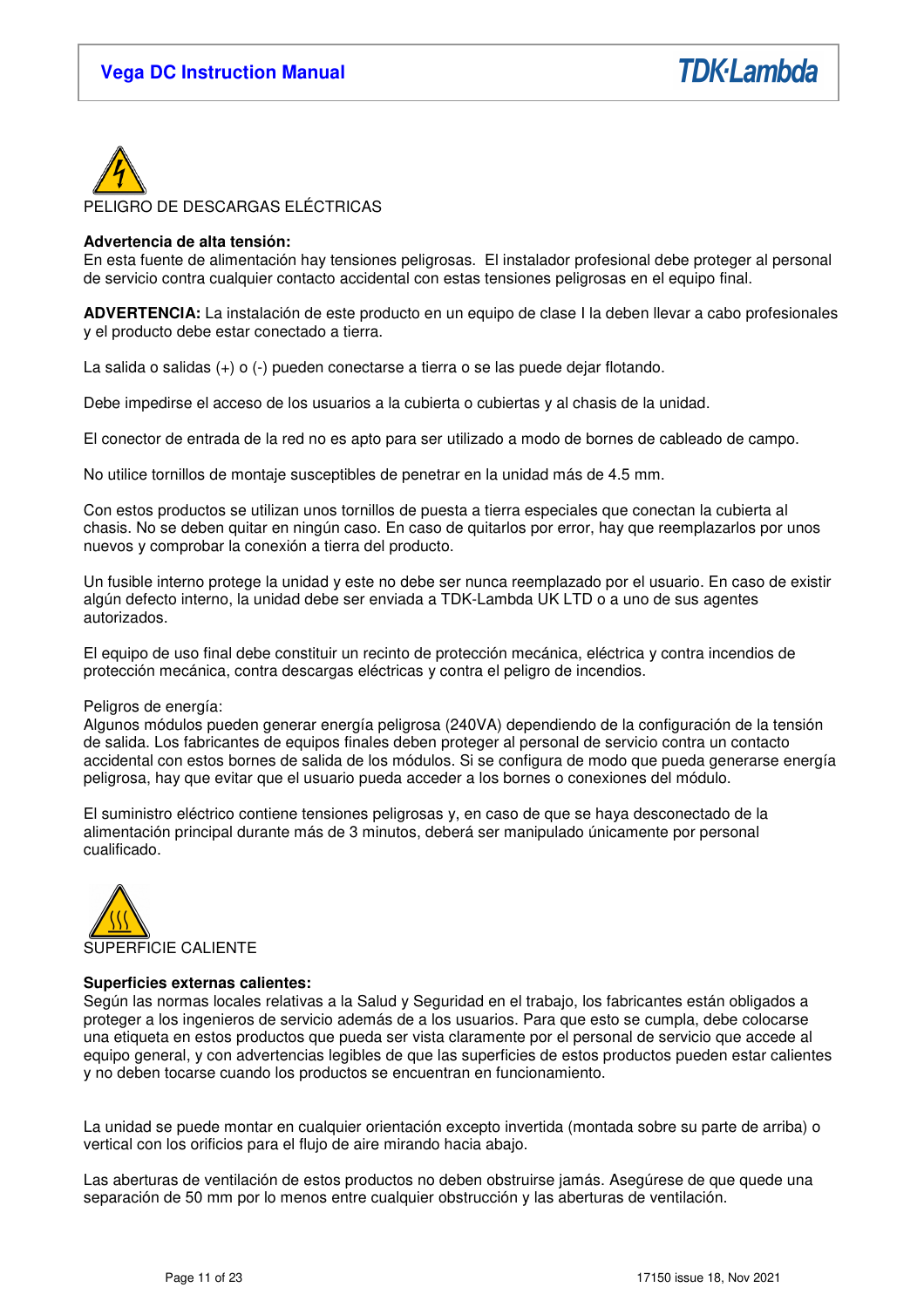

La cubierta/chasis de la unidad ha sido diseñada para que proteja a las personas cualificadas de los peligros. No deben ser utilizadas como parte de las cubiertas externas de cualquier equipo al que pueden acceder los operarios, ya que bajo unas condiciones de carga completa, la pieza o piezas del chasis de la unidad pueden alcanzar temperaturas superiores a las consideradas seguras para el acceso de los operarios.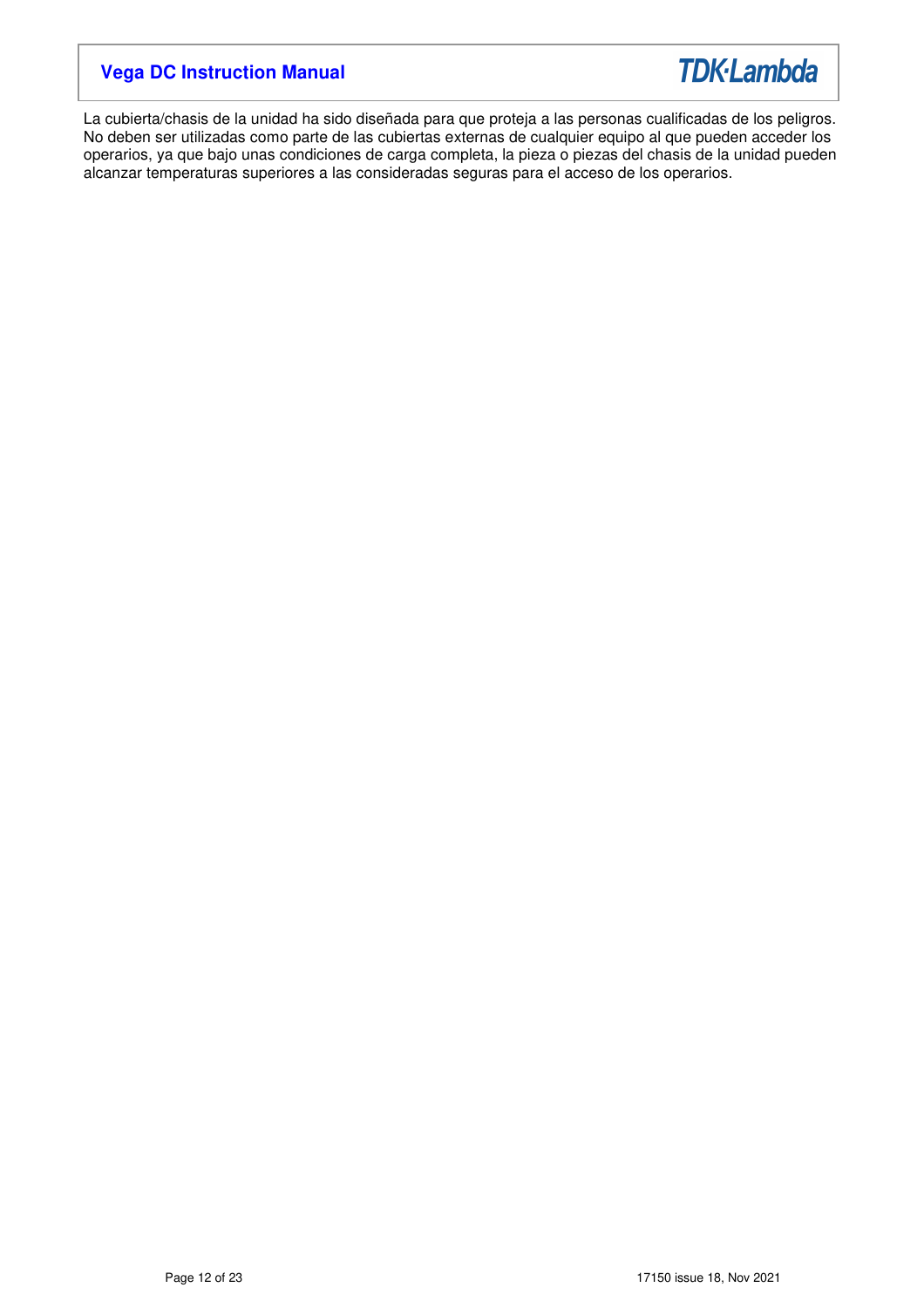

# **PORTUGUÊS**

# **Instruções gerais de segurança:**

LEIA AS INSTRUÇÕES DE SEGURANÇA

### **Manutenção:**

Estes produtos não são podem ser submetidos a manutenção por parte do cliente. Apenas a TDK-Lambda UK LTD e os seus agentes autorizados têm permissão para realizar reparações.

### **Componentes essenciais:**

Não é autorizada a utilização destes produtos como componentes essenciais de sistemas de controlo nuclear, sistemas de suporte de vida ou equipamento para utilização em ambientes perigosos sem a expressa autorização por escrito do Director-Geral da TDK-Lambda EMEA.

### **Utilização do produto:**

Estes produtos foram concebidos para utilização dentro de um equipamento de alojamento que apenas permita o acesso a pessoal qualificado autorizado.

Este produto é uma alimentaçao considerado com um componente para ser instalado por pessoas qualificadas, em outros equipamentos. Não deve ser usado como um produto acabado. Este produto é destinado para venda entre as empresas e pode ser obtido através de canais de distribuição. Não se destina à venda aos particulares

Este produto é uma alimentaçao considerado com um componente, não é dentro do appliquation âmbito da directiva CEM.

Conformidade com a directiva CEM devem ser considerados na instalação final. Entre em contacto com seu escritório TDK-Lambda mais próximo.

### **Ambiental:**

Estes produtos são IPX0 e, como tal, não se devem utilizar químicos/solventes, agentes de limpeza e outros líquidos.

### **Ambiente:**

Esta fonte de alimentação é uma fonte de alimentação do modo de comutação para utilização em aplicações com um Nível de Poluição 2 e ambientes da categoria de sobretensão II. São utilizadas placas de circuitos impressos do grupo de materiais IIIb.

Uma avaliação térmica deveria ser considerada para um uso dos produtos sobre 2000 metros de altitude.

### **Carga de saída:**

A potência de saída extraída da fonte de alimentação não deve exceder a classificação assinalada na etiqueta da fonte de alimentação, excepto quando indicado nas limitações do produto neste guia.

### **Parâmetros de entrada:**

Este produto deve ser utilizado dentro dos parâmetros de entrada indicados nas limitações do produto neste guia.

### **Eliminação no fim de vida:**

A unidade contém componentes que necessitam de procedimentos especiais de eliminação. Certifique-se de que a unidade é devidamente eliminada no fim da sua vida útil e que tal é feito em conformidade com os regulamentos locais.

Este produto é uma alimentaçao considerado com um componente para ser instalado por pessoas qualificadas, em outros equipamentos. Não deve ser usado como um produto acabado. Este produto é destinado para venda entre as empresas e pode ser obtido através de canais de distribuição. Não se destina à venda aos particulares

Este produto é uma alimentaçao considerado com um componente, não é dentro do appliquation âmbito da directiva CEM.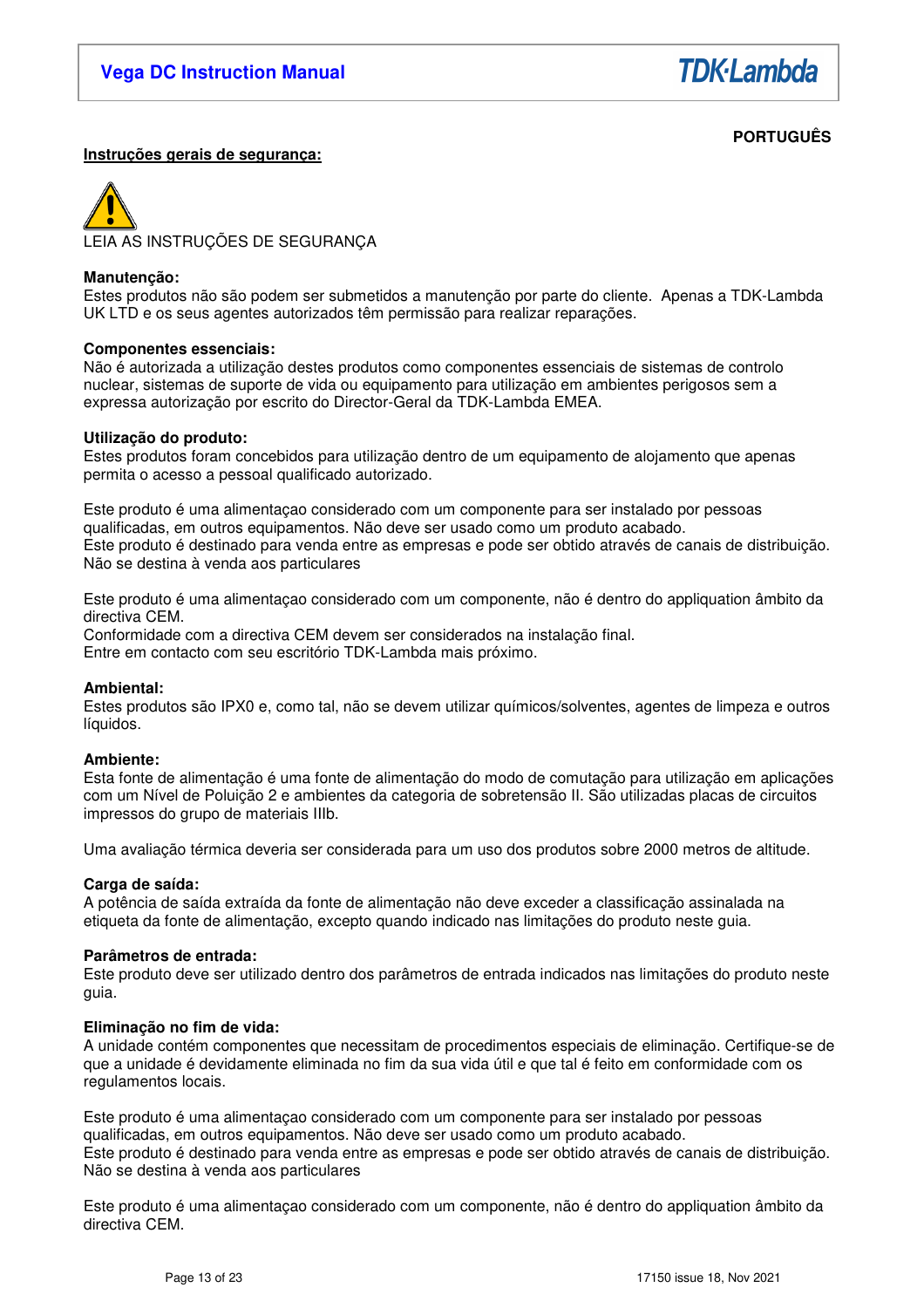

Conformidade com a directiva CEM devem ser considerados na instalação final. Entre em contacto com seu escritório TDK-Lambda mais próximo



# RISCO DE CHOQUE ELÉCTRICO

# **Aviso de alta tensão:**

Estão presentes tensões perigosas dentro da fonte de alimentação. O profissional que realizar a instalação deve proteger o pessoal de assistência contra contactos inadvertidos com estas tensões perigosas do equipamento final.

**AVISO:** Quando instalado num equipamento de Classe I, este produto deve ser ligado à terra de forma fiável e instalado por um profissional.

As saídas (+) e (-) podem ser ligadas à terra ou deixadas soltas.

O chassis/cobertura(s) da unidade não deve estar acessível ao utilizador.

O conector de entrada de alimentação não deve ser utilizado como terminal de cablagens no local.

Não utilize parafusos de montagem, uma vez que estes penetrarão na unidade em mais do que 4.5 mm.

Nestes produtos utilizam-se parafusos especiais de ligação à terra, que ligam a cobertura ao chassis. Não devem ser removidos. Se forem removidos por engano, deverão ser substituídos por parafusos novos, devendo-se testar a ligação à terra do produto.

Existe um fusível interno que protege a unidade e que não deve ser substituído pelo utilizador. Em caso de defeito interno, a unidade deve ser devolvida à TDK-Lambda UK LTD ou a um dos seus agentes autorizados.

O equipamento de utilização final deve fornecer um bastidor com protecção mecânica, eléctrica e contra incêndios adequada.

### Perigos de energia:

Alguns módulos tem a capacidade de fornecer energia perigosa (240 VA), de acordo com a configuração da tensão de saída. O equipamento final do fabricante deve garantir que o pessoal de assistência está protegido contra contactos inadvertidos com estes terminais de saída do módulo. Se essa energia perigosa for produzida, as ligações e os terminais do módulo não devem ser acessíveis pelos utilizadores.

A fonte de alimentação contém tensões perigosas e apenas deve ser manuseada por pessoal qualificado quando a fonte de alimentação tiver sido desligada da tensão de alimentação elétrica há mais de 3 minutos.



# SUPERFÍCIE QUENTE

### **Superfícies quentes externas:**

Segundo com os regulamentos locais sobre saúde e segurança no local de trabalho, os fabricantes têm a obrigação de proteger os técnicos de manutenção, bem como os utilizadores. De forma a respeitar este regulamento, estes produtos deverão ter uma etiqueta que seja facilmente visível ao pessoal de assistência que aceda ao equipamento em geral, e que alerte, de forma legível, para o facto de as superfícies destes produtos poderem estar quentes, não devendo ser tocadas quando os produtos estão em funcionamento.

A unidade pode ser instalada em qualquer posição, excepto invertida (montada sobre a parte superior), ou na posição vertical, com o fluxo de ar dirigindo-se para baixo.

As aberturas de ventilação destes produtos não devem ser obstruídas. Certifique-se de que existe um espaçamento de pelo menos 50 mm entre qualquer obstrução e as aberturas de ventilação.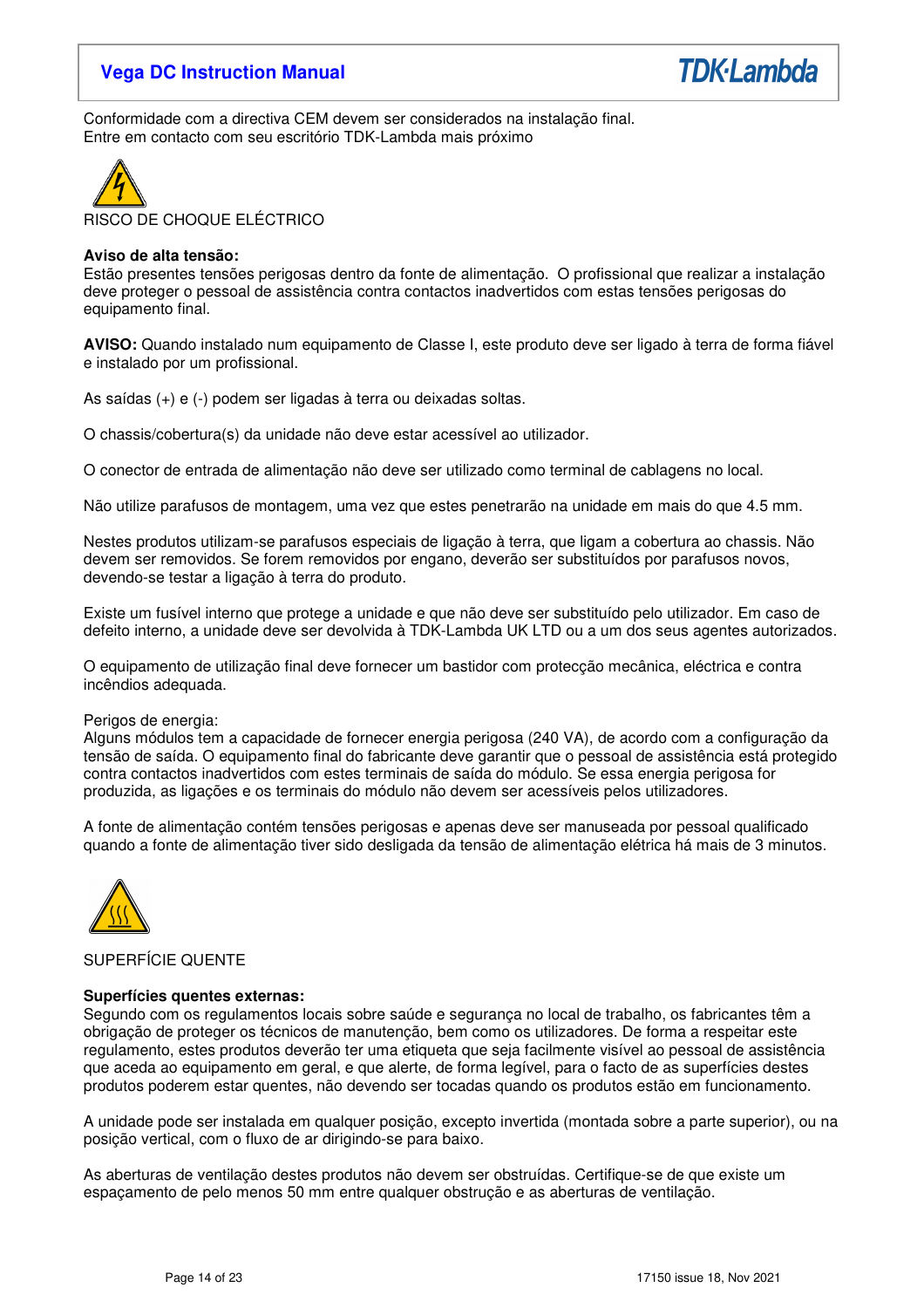

O chassis/cobertura da unidade está concebido de forma a proteger o pessoal especializado de perigos. Não devem ser utilizados como parte das coberturas externas de qualquer equipamento em que possam estar acessíveis aos operadores, uma vez que em condições de carga máxima, algumas peças do chassis da unidade podem atingir temperaturas superiores às consideradas seguras para o acesso do operador.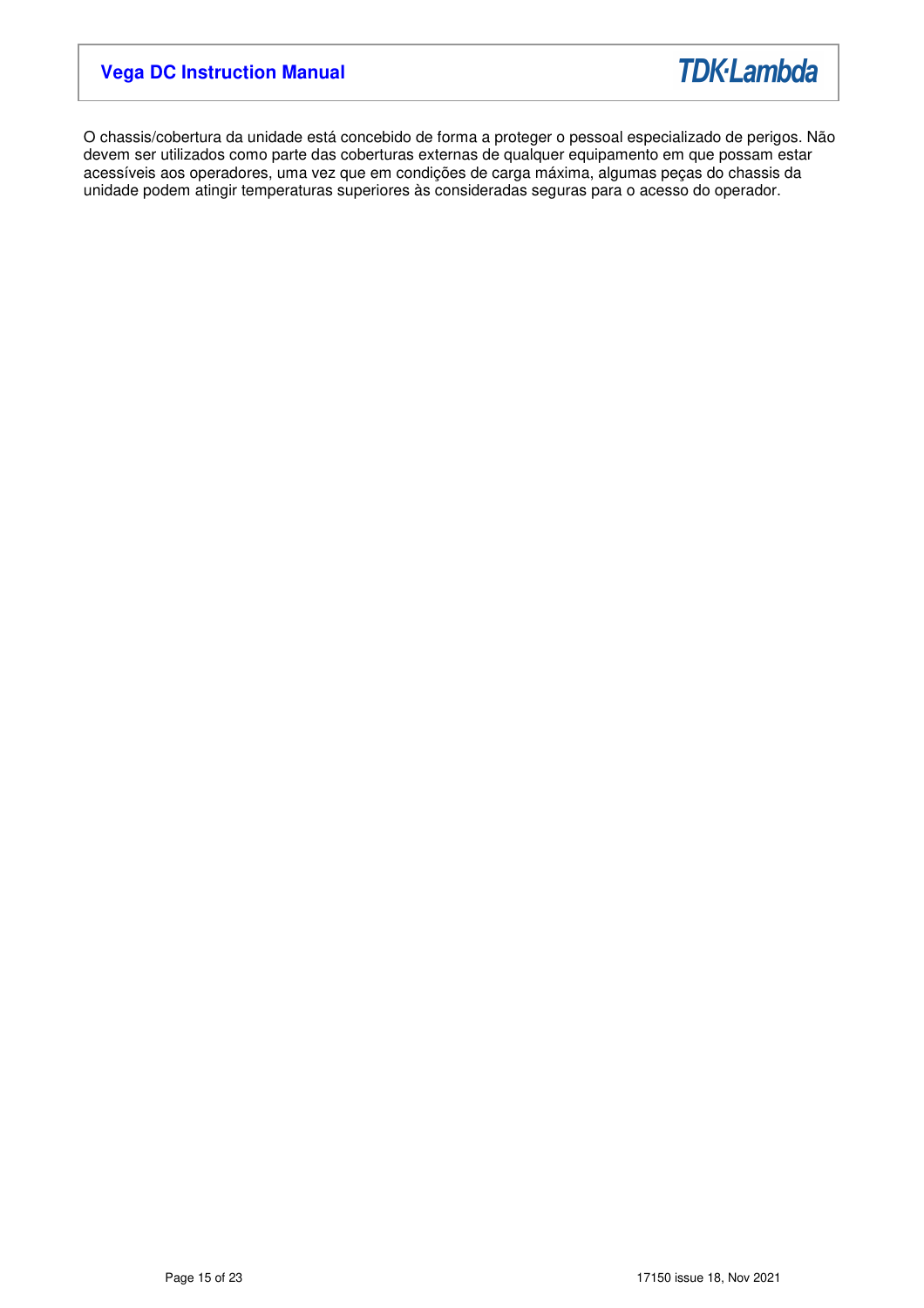# **TDK**·Lambda

## **Environmental Specifications:**

| <b>Description</b>      | Operation                                                                                                             | Storage                           |  |  |  |
|-------------------------|-----------------------------------------------------------------------------------------------------------------------|-----------------------------------|--|--|--|
| <b>Use</b>              | Indoor                                                                                                                |                                   |  |  |  |
| Temperature             | 0 $^{\circ}$ C - +50 $^{\circ}$ C (derating at 2.5%/ $^{\circ}$ C 50 to 65 $^{\circ}$ C, not<br>covered by approvals) | $-40^{\circ}$ C - $+70^{\circ}$ C |  |  |  |
| Humidity                | 5 - 95% RH, non-condensing                                                                                            | 5 - 95% RH, non-condensing        |  |  |  |
| Altitude                | $-200m - 5000m$                                                                                                       | $-200m - 5000m$                   |  |  |  |
| Pressure                | 70kPa - 106kPa*                                                                                                       | 54kPa - 106kPa*                   |  |  |  |
| Orientation             | ALL <sup>*</sup>                                                                                                      | <b>ALL</b>                        |  |  |  |
| <b>Material Group</b>   | <b>IIIb</b>                                                                                                           |                                   |  |  |  |
| <b>Pollution Degree</b> | 2                                                                                                                     |                                   |  |  |  |
| Overvoltage Category    |                                                                                                                       |                                   |  |  |  |
| Class                   |                                                                                                                       |                                   |  |  |  |
| Weight                  | 2 kg (Dependent on configuration)                                                                                     |                                   |  |  |  |
| <b>IP Rating</b>        | IPX <sub>0</sub>                                                                                                      |                                   |  |  |  |

\* except baseplate uppermost and vertical with airflow downwards

Thermal evaluation should be considered for products operating at elevated altitudes above 2000m

### **Level of Insulation:**

Dielectric Strength testing is carried out as follows:

Primary mains circuit to earth: - 2.25 - 2.35kVDC

Primary mains circuits to secondary: -4.25 - 4.35kVDC\*

Outputs to each other and to earth are isolated to 200VDC.

\*This test is not possible with Y capacitors fitted to the unit as damage to these capacitors may occur.

# **Safety Approvals:**

UL60950-1 and CSA22.2 No.60950-1 - UL Recognised. C-UL for Canada.

UL/CSA62368-1 UL Recognised. C-UL for Canada

IEC / EN62368-1 - CE and UKCA mark.

IEC/EN60950-1, IEC/EN62368-1 – CB Report and Certificate.

CE marking when applied to any Vega DC product indicates compliance with the Low Voltage Directive in that it complies with EN62368-1, and with the RoHS Directive.

UKCA marking when applied to any Vega DC product indicates compliance with the Electrical Equipment (Safety) Regulations 2016 in that it complies with EN62368-1 and with the Restriction of the Use of Certain Hazardous Substances in Electrical and Electronic Equipment Regulations 2012

**Fusing:** Internal fuses: FS1 20A/250V fast acting HBC fuse 6.3x32mm

# **Symbols:**











**DC EARTH EARTH - Negative DC** + Positive DC



**Fast-ons Terminal block** 

If the earth terminal of the Vega DC PSU is connected to the main incoming earth conductor of the end equipment, the installer must cover the earth symbol with a label bearing the earth symbol of IEC60417-5019.

# **WARNING: No modification of this product is allowed.**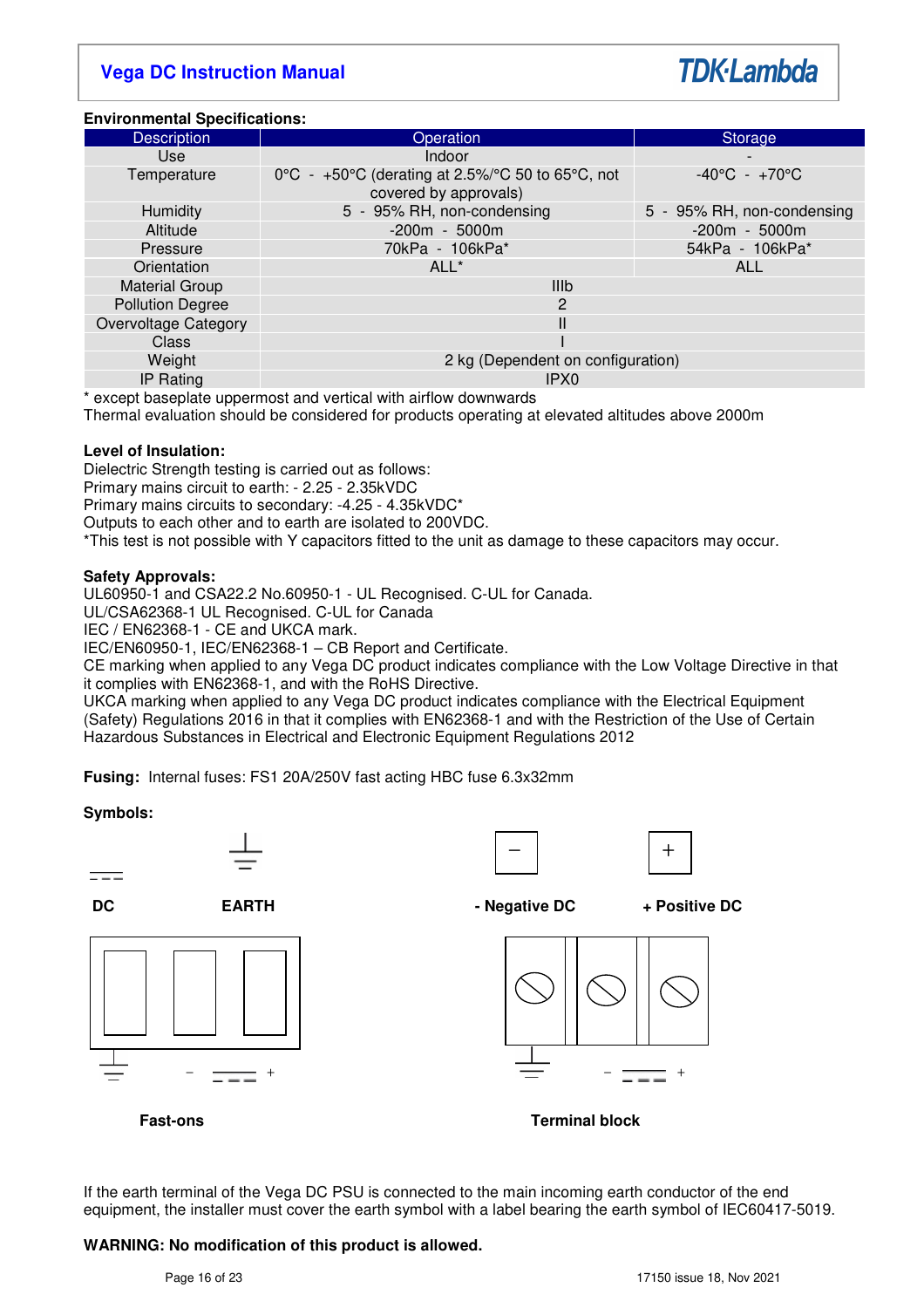

# **Products Covered:**

Unit Configuration Code:

a) V0, K0 or Vega DC

(may be prefixed by  $NS - # / or -$  where  $#$  may be any characters indicating non-safety related model differences.

b) followed by: F, R or C

- where  $F =$  Standard fan, forward airflow
	- R = Standard fan, reverse air
	- C = Customer air
- c) optionally followed by: F, S
- where  $\overline{F}$  = Fast-on or quick connect input terminals S = Screw input terminals
- d) optionally followed by S
- where  $S =$  Standard filter
- e) optionally followed by: E, F, EV, FV or D

where  $E = DC$  input fail with PSU & fan enable and 5V aux supply

- $F = DC$  input fail with PSU & fan inhibit and 5V aux supply
	- EV = DC input fail with PSU & fan enable and 5V/300mA aux supply
	- FV = DC input fail with PSU & fan inhibit and 5V/300mA aux supply

 D = Primary digital option. Provides PSU inhibit and enable, fan monitor, standby supply, hours of operation, serial numbers, mains fail, over temperature warning. When secondary digital options fitted also provides status bytes, unit and module IDs, grouping, digital voltage and current limit programming, secondary inhibit and enable, secondary turn on delay, global and secondary module good, module monitoring.

# **Module Configuration Code:**

B@, C@, C1Y, D@, E@, F1, F2, H@/@ or H@\_@, L@, W2 or W5

where the letter represents a module and  $\omega$  is a number between 1 and 5, which represents the number of turns on the transformer secondary. By reference to the following table, this in turn defines the permitted voltage range of the module.

@ may optionally be followed by the letter L or H, where L and H indicate the low or high output voltage variants of the module.

For W2 & W5 modules only: @ is followed by F or T, indicating fixed or tracking OVP.

Followed by F or S, where F indicates fast-on output terminals and S indicates screw output terminals.

or Z#

 where # is a number between 1 and 99. This code represents any two of the above modules that have had their outputs paralleled together. The number # is a module reference number and does not represent the number of turns. May optionally followed by F or S, where F indicates fast-on output terminals and S indicates screw output terminals.

or BB@, CC@, DD@, EE@, HH@/@ or HH@\_@, JJ@/@ or JJ@\_@, LL@, C5B4 or B5B4 where  $@$  is a number between 1 and 5, which represents the number of turns on the transformer secondary. For HH@/@ the code represents one H module that has had its two outputs connected in series. For all other variants this code represents two modules, selected from those listed above, that have had their outputs connected in series. May optionally followed by F or S, where F indicates faston output terminals and S indicates screw output terminals.

Note: Seriesed outputs may make all outputs hazardous, see Electrical & Thermal Ratings section for details.  $JJ@/@$  or  $JJ@Q$ , modules are HH $@/@$  or HH $@Q$ , or modules with reduced OVP and/or current ratings.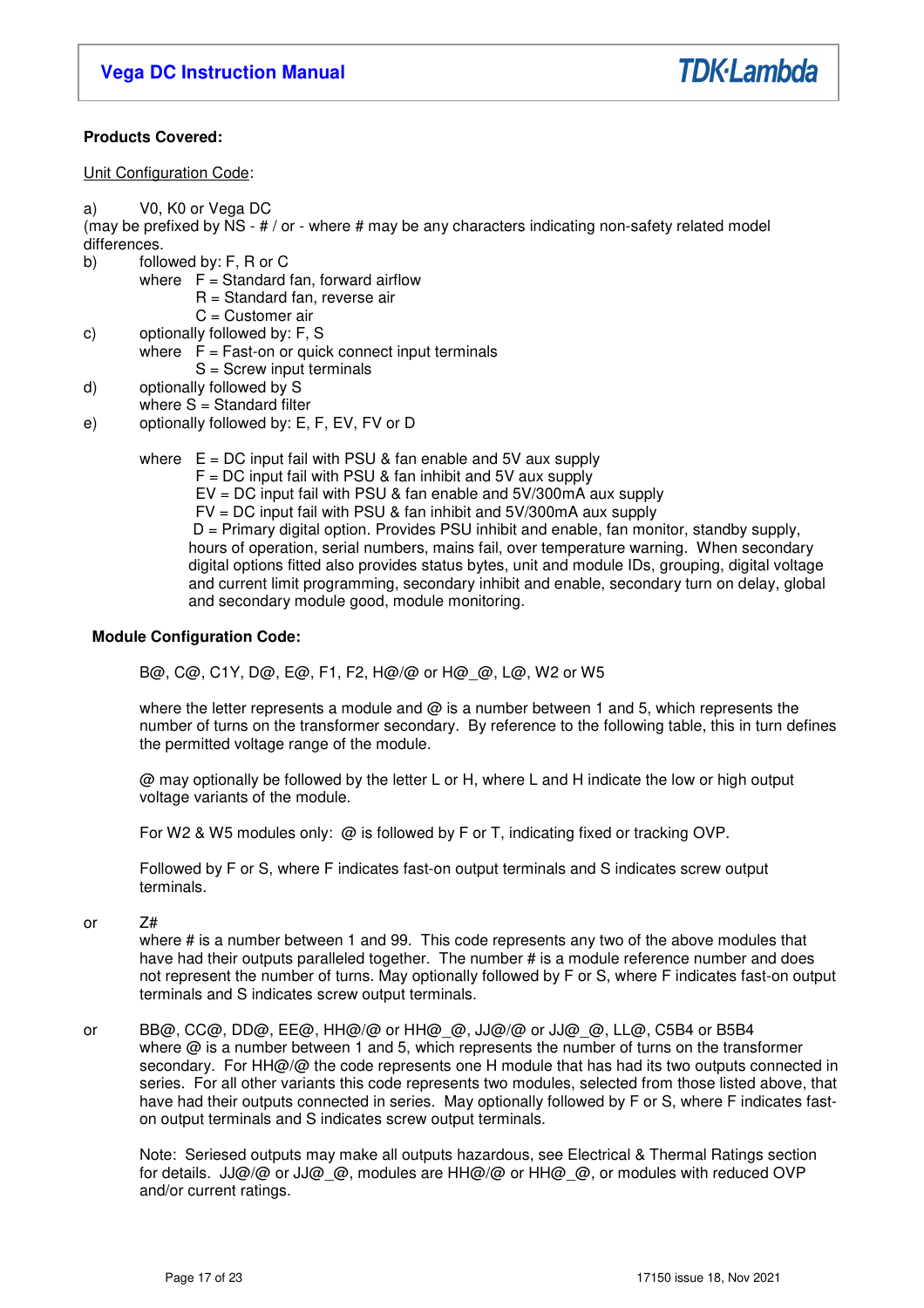or X1, X2, X4 or X8

 where the number relates to the maximum voltage capability of the X module in accordance with X1=10V, X2=20V, X4=40V, X8=80V. The X module is connected to the output terminals of D or E modules, which may be connected in series or parallel. The X module contains diodes in series with its output (for paralleling use) and additional circuitry for remote sense, paralleling with other X modules and module inhibit. A maximum of two X modules may be fitted in a PSU.

or B/S where B/S indicates that a blanking plate is fitted in place of a module.

Any of the above modules (except the X modules) may have the module letter preceded with # or #/# where # is represents the module output voltage.

# **Module Options:**

N, P, R, T, L, K, D, V‡ or R‡

Where:

- $N =$  Inhibit, module good and remote sense
- $P =$  Parallel with current share
- $R =$  Remote sense (twin output modules only)
- $T =$  Remote sense (one output of twin output modules only)
- $L =$  Module good using LED indication
- $K =$  Allows for Vega products to be paralleled with Omega products

D = Secondary digital option (may only be fitted to single output modules). Provides analogue voltage and resistive programming, current limit modes, inhibit output, enable output, turn on delay, module good, N+1 paralleling.

- V‡ = Voltage programmable output voltage
- R‡ = Resistance programmable output voltage

where  $±$  represents a number between 1 and 99. Each number indicates an option variant which does not affect safety, of these the following are standard variants:

- $1 =$  Inhibit, fixed current limit
- 2 = Inhibit, programmable current limit
- 3 = Enable, fixed current limit
- 4 = Enable, programmable current limit

# SELV/ES Classifcation and Outputs Connected In Series:

Outputs are SELV/ES1 except as described below:

- Non-earthed outputs that have secondaries with 2 or more turns are non-SELV/>ES1 as a single fault in the secondary may make them exceed the SELV/ES1 limit between output and earth.
- Non-earthed outputs that are connected in series are non-SELV/>ES1 unless all the seriesed outputs use 1 turn secondaries and there are no more than 3 outputs connected in series.
- Outputs connected in series are non-SELV/>ES1 if the total output voltage + 20% of the max. rated output voltage of the output with the highest rated voltage exceeds 60Vdc (the 20% addition allows for a single fault in any one individual channel).
- The total voltage of a seriesed output must not exceed 160V.
- If any output or seriesed output is non-SELV/>ES1 then all the outputs in the PSU must be considered non-SELV/>ES1.
- All outputs have operational spacings to earth, and due consideration must be given to this in the end product design.

Note: Non-SELV/>ES1 outputs must be guarded or a deflector fitted during installation to avoid a service engineer making inadvertent contact with the output terminals, or dropping a tool onto them.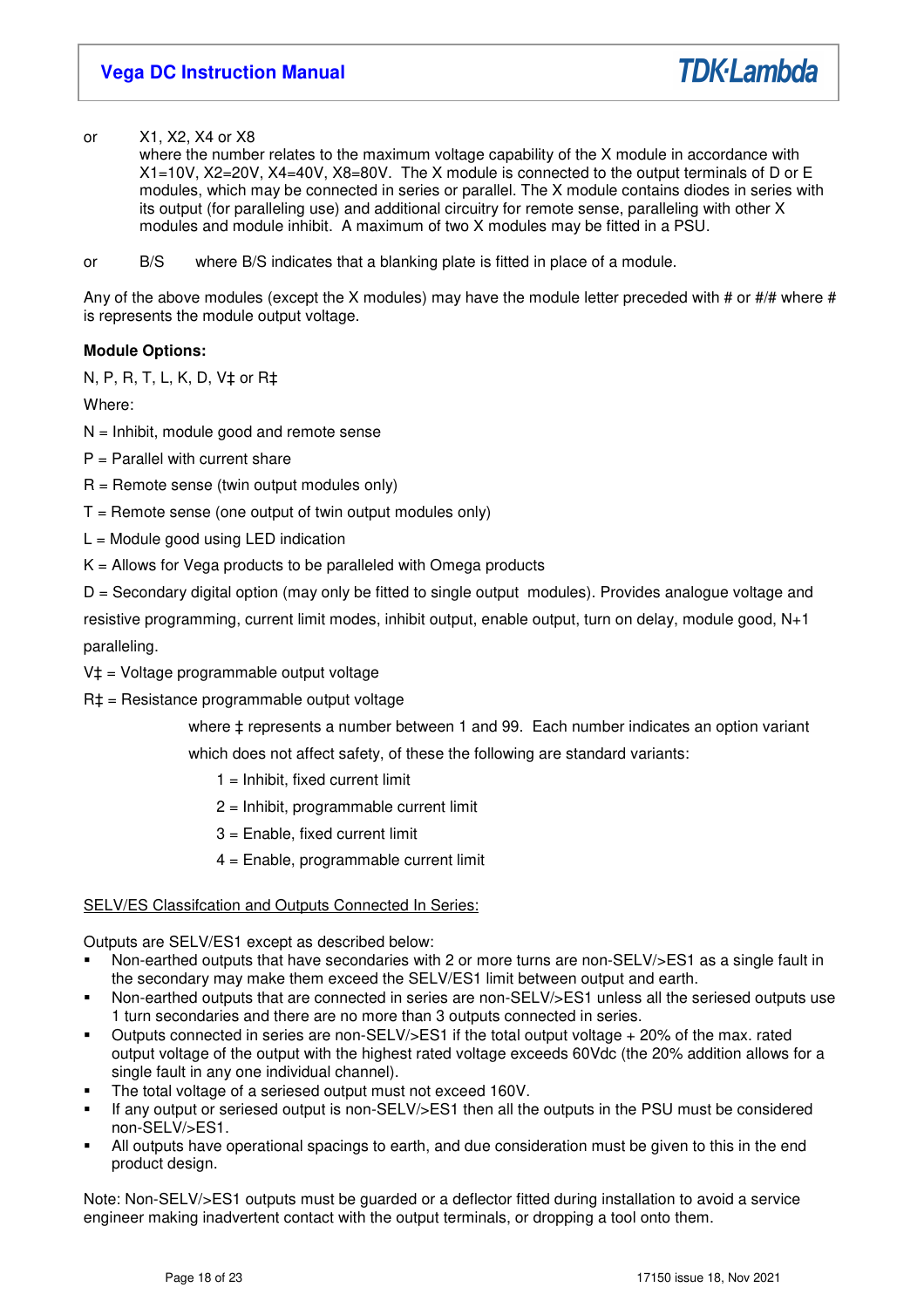

# **ELECTRICAL & THERMAL RATINGS:**

### **Input Ratings**

| Nominal input voltage        | 48V dc       |
|------------------------------|--------------|
| Input voltage range          | 34 - 75 V dc |
| <b>Maximum Input Current</b> | 17.5A dc     |
| Inrush Current               | <40A AT 25°C |

# **Adjustment and Derating:**

The Vega DC series is designed to provide a max power of 450W at nominal output voltages. The following procedurre must be used to ensure the PSU is operated within its ratings:

-Calculate user power for each module (volts x amps)

 -Add all individual module powers together. The total power must not exceed the value given -Calculate secondary transformer turns x amps for each module. See the outputs table for transformer secondary turns

-Add all modules turns x amps together and this must not exceed amperturns

-If necessary reduce the loading untill the conditions are met, ie. Power and amper-turns maxima

### Output modules:

| <b>Module</b>    | <b>Output Voltage</b> | <b>Current</b> | <b>Power</b> | <b>Slots</b>   | <b>Occupied Secondary</b><br><b>Turns</b> | <b>Ampere</b><br><b>Turns</b> | <b>Max</b><br><b>Current</b> | <b>Setting for</b><br><b>Hazardous</b> |
|------------------|-----------------------|----------------|--------------|----------------|-------------------------------------------|-------------------------------|------------------------------|----------------------------------------|
|                  |                       |                |              |                |                                           |                               | Limit                        | <b>Energy</b>                          |
| B <sub>1</sub> L | $1.8 - 3.8V$          | 20A            | <b>76W</b>   | $\mathbf{1}$   | $\mathbf{1}$                              | 20                            | 25A                          |                                        |
| B <sub>1</sub> H | $3.9 - 5.5V$          | 20A            | 110W         | $\mathbf 1$    | $\mathbf{1}$                              | 20                            | 25A                          |                                        |
| B <sub>2</sub>   | $5 - 9V$              | 25A            | 225W         | 1              | $\overline{c}$                            | 50                            | 31.3A                        | > 7.6V                                 |
| B <sub>3</sub>   | $9.1 - 16.2V$         | 12A            | 195W         | $\mathbf 1$    | 3                                         | 36                            | 15A                          | >16V                                   |
| B <sub>5</sub>   | $21.6 - 31V$          | 6A             | 186W         | $\mathbf{1}$   | 5                                         | 30                            | 7.5A                         |                                        |
| C <sub>1</sub>   | $1.8 - 4.1V$          | 35A            | 144W         | $\mathbf 1$    | $\mathbf{1}$                              | 35                            | 43.8A                        | $\overline{\phantom{a}}$               |
| C <sub>1</sub> Y | $1.8 - 4.1V$          | 40A            | 164W         | 1              | $\mathbf{1}$                              | 40                            | 50A                          |                                        |
| C <sub>3</sub>   | $9.1 - 16.2V$         | <b>18A</b>     | 292W         | $\mathbf{1}$   | 3                                         | 54                            | 22.5A                        | > 10.6V                                |
| C <sub>4</sub>   | $16.3 - 21.5V$        | 14A            | 301W         | $\mathbf{1}$   | 4                                         | 56                            | 17.5A                        | > 13.7V                                |
| C <sub>5</sub>   | $21.6 - 31V$          | 10A            | 310W         | $\mathbf{1}$   | 5                                         | 50                            | 12.5A                        | >19.2V                                 |
| D <sub>1</sub> L | $1.8 - 3.8$           | 50A            | 190W         | 1.5            | $\mathbf{1}$                              | 50                            | 62.5A                        |                                        |
| D <sub>1</sub> H | $3.9 - 5.5$           | 50A            | 275W         | 1.5            | $\mathbf{1}$                              | 50                            | 62.5A                        | > 3.8V                                 |
| D <sub>2</sub>   | $3.8 - 9V$            | 45A            | 405W         | 1.5            | $\overline{c}$                            | 90                            | 56.25A                       | > 4.2V                                 |
| D <sub>3</sub>   | $8 - 16.5V$           | 24A            | 396W         | 1.5            | 3                                         | 72                            | 30A                          | > 8V                                   |
| D <sub>4</sub>   | $14 - 21.5V$          | <b>18A</b>     | 387W         | 1.5            | 4                                         | 72                            | 22.5A                        | >10.6V                                 |
| D <sub>5</sub>   | $21 - 28V$            | <b>15A</b>     | 420W         | 1.5            | 5                                         | 75                            | 18.75A                       | >12.8V                                 |
| E1               | $1.8 - 3.8V$          | 60A            | 228W         | $\mathbf{2}$   | $\mathbf{1}$                              | 60                            | 75A                          | > 3.2V                                 |
| E2               | $3.8 - 8V$            | 60A            | 480W         | $\overline{c}$ | $\overline{c}$                            | 120                           | 75A                          | > 3.2V                                 |
| E3L              | $8 - 13.9V$           | 40A            | 556W         | $\overline{c}$ | 3                                         | 120                           | 50A                          | > 4.8V                                 |
| E3H              | $14 - 15V$            | 36A            | 540W         | $\overline{c}$ | 3                                         | 108                           | 45A                          | > 5.3V                                 |
| E4               | $14 - 19.9V$          | 30A            | 597W         | $\overline{c}$ | $\overline{\mathbf{4}}$                   | 120                           | 37.5A                        | > 6.4V                                 |
| E <sub>5</sub> L | $20 - 24V$            | 27A            | 648W         | $\overline{c}$ | 5                                         | 135                           | 33.8A                        | > 7.1V                                 |
| E <sub>5</sub> H | $24 - 28V$            | 25A            | 700W         | $\overline{c}$ | 5                                         | 125                           | 31.3A                        | > 7.6V                                 |
| F1               | $1.8 - 3.8V$          | 80A            | 304W         | $\overline{c}$ | $\mathbf{1}$                              | 80                            | 100A                         | $\overline{a}$                         |
| F <sub>2</sub>   | $3.8 - 8V$            | 80A            | 640W         | $\overline{2}$ | $\overline{2}$                            | 160                           | 100A                         | > 7.6V                                 |
| H1L/1L           | 1.8-3.8/1.8-3.8V      | 12A/8A         | 46W/31W      | 1              | 1/1                                       | 12/8                          | 15A/12A                      | $\qquad \qquad -$                      |
| H1L/1H           | 1.8-3.8/3.9-5.5V      | 12A/8A         | 46W/44W      | $\mathbf{1}$   | 1/1                                       | 12/8                          | 15A/12A                      | $\blacksquare$                         |
| H1H/1L           | 3.9-5.5 /1.8-3.8V     | 12A/8A         | 66W/31W      | $\mathbf{1}$   | 1/1                                       | 12/8                          | 15A/12A                      | $\overline{\phantom{a}}$               |
| H1H/1H           | 3.9-5.5 /3.9-5.5V     | 12A/8A         | 66W/44W      | 1              | 1/1                                       | 12/8                          | 15A/12A                      | $\overline{\phantom{a}}$               |
| H1L/2            | 1.8-3.8/5-9V          | 12A/6A         | 46W/54W      | $\mathbf{1}$   | 1/2                                       | 12/12                         | 15A/9A                       | $\overline{\phantom{a}}$               |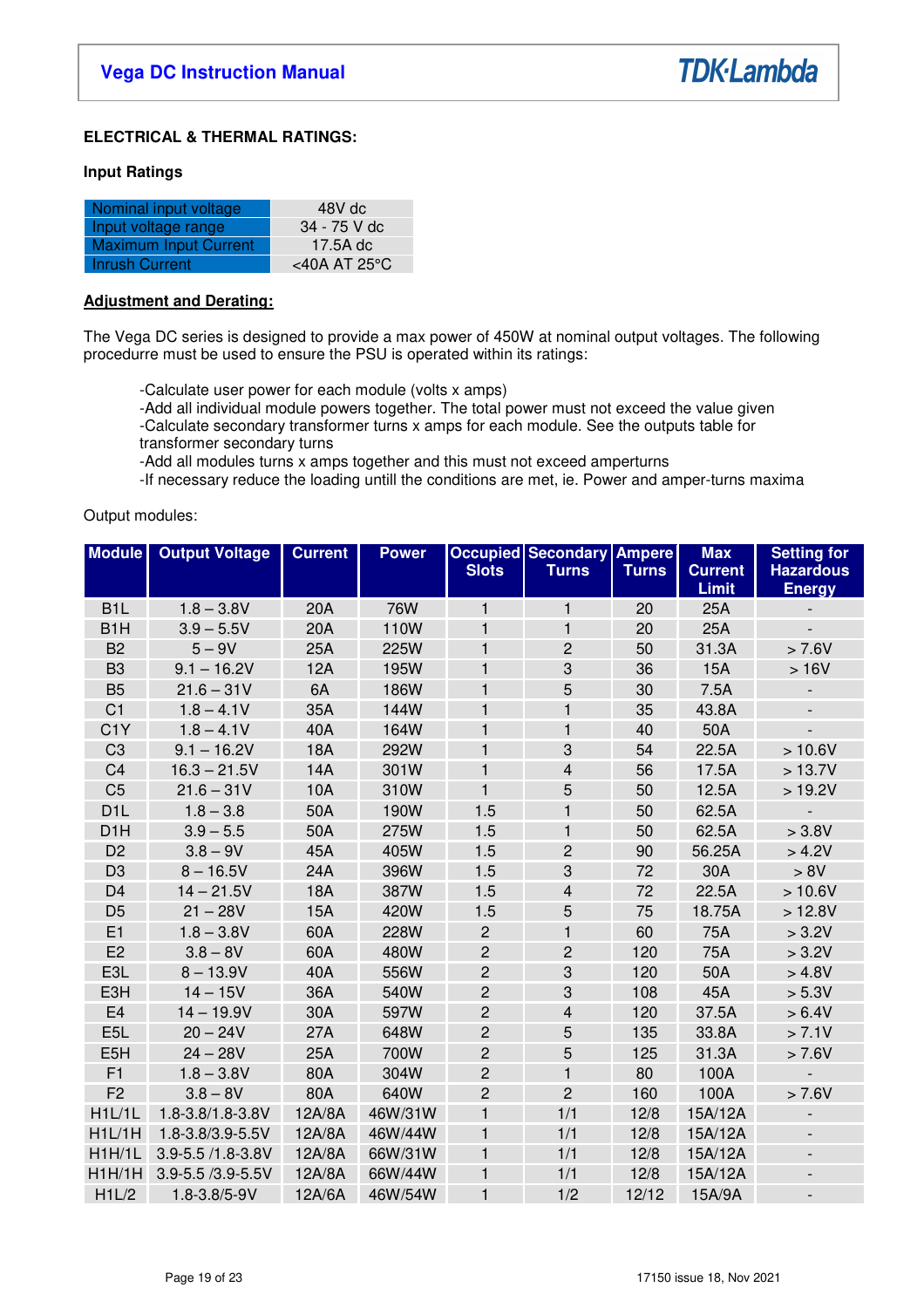# **TDK-Lambda**

| <b>Module</b>                             | <b>Output Voltage</b> | Rated<br><b>Current</b> | <b>Power</b>       | <b>Slots</b>              | <b>Occupied Secondary</b><br><b>Turns</b> | <b>Ampere</b><br><b>Turns</b> | <b>Max</b><br><b>Current</b><br><b>Limit</b> | <b>Setting for</b><br><b>Hazardous</b><br><b>Energy</b> |
|-------------------------------------------|-----------------------|-------------------------|--------------------|---------------------------|-------------------------------------------|-------------------------------|----------------------------------------------|---------------------------------------------------------|
| H1H/2                                     | $3.9 - 5.5 / 5 - 9V$  | 12A/6A                  | 66W/54W            | $\mathbf{1}$              | 1/2                                       | 12/12                         | 15A/9A                                       |                                                         |
| H1L/3                                     | 1.8-3.8/9.1-16.2V     | 12A/6A                  | 46W/98W            | $\mathbf{1}$              | 1/3                                       | 12/18                         | 15A/9A                                       | $\overline{\phantom{a}}$                                |
| H1H/3                                     | 3.9-5.5/9.1-16.2V     | 12A/6A                  | 66W/98W            | $\mathbf{1}$              | 1/3                                       | 12/18                         | 15A/7.5A                                     | $\overline{\phantom{a}}$                                |
| H1L/4                                     | 1.8-3.8/16.3-25V      | 12A/4.5A                | 46W/113W           | 1                         | 1/4                                       | 12/18                         | 15A/6A                                       | $\overline{\phantom{a}}$                                |
| H1H/4                                     | 3.9-5.5/16.3-25V      | 12A/4.5A                | 66W/113W           | $\mathbf{1}$              | 1/4                                       | 12/18                         | 15A/6A                                       | $\blacksquare$                                          |
| H2/1L                                     | 5.6-9/1.8-3.8V        | 10A/8A                  | 90W/31W            | $\mathbf{1}$              | 2/1                                       | 20/8                          | 15A/12A                                      | $\overline{\phantom{a}}$                                |
| H2/1H                                     | 5.6-9/3.9-5.5V        | 10A/8A                  | 90W/44W            | $\mathbf{1}$              | 2/1                                       | 20/8                          | 15A/12A                                      | $\frac{1}{2}$                                           |
| H2/2                                      | 5.6-9/5.6-9V          | 10A/6A                  | 90W/54W            | $\mathbf{1}$              | 2/2                                       | 20/12                         | 15A/9A                                       | $\overline{\phantom{a}}$                                |
| H2/3                                      | 5.6-9/9.1-16.2V       | 10A/6A                  | 90W/98W            | $\mathbf{1}$              | 2/3                                       | 20/18                         | 15A/7.5A                                     |                                                         |
| H2/4                                      | 5.6-9/16.3-25V        | 10A/4.5A                | 90W/113W           | 1                         | 2/4                                       | 20/18                         | 15A/6A                                       |                                                         |
| H3/1L                                     | 9.1-16.2/1.8-3.8V     | 10A/8A                  | 162W/31W           | $\mathbf{1}$              | 3/1                                       | 30/8                          | 15A/12A                                      | $>16V/N/A$                                              |
| H3/1H                                     | 9.1-16.2/3.9-5.5V     | 10A/8A                  | 162W/44W           | $\mathbf{1}$              | 3/1                                       | 30/8                          | 15A/12A                                      | $>16V/N/A$                                              |
| H <sub>3/2</sub>                          | 9.1-16.2/5.6-9V       | 10A/6A                  | 162W/54W           | $\mathbf{1}$              | 3/2                                       | 30/12                         | 15A/9A                                       | $>16V/N/A$                                              |
| H3/3                                      | 9.1-16.2/9.1-16.2V    | 10A/6A                  | 162W/98W           | $\mathbf{1}$              | 3/3                                       | 30/18                         | 15A/7.5A                                     | $>16V/N/A$                                              |
| H <sub>3/4</sub>                          | 9.1-16.2/16.3-25V     |                         | 10A/4.5A 162W/113W | $\mathbf{1}$              | 3/4                                       | 30/18                         | 15A/6A                                       | $>16V/N/A$                                              |
| H5/1L                                     | 16.2-31/1.8-3.8V      | 5A/8A                   | 155W/31W           | $\mathbf{1}$              | 5/1                                       | 25/8                          | 7.5A/12A                                     |                                                         |
| H5/1H                                     | 16.2-31/3.9-5.5V      | 5A/8A                   | 155W/44W           | $\mathbf{1}$              | 5/1                                       | 25/8                          | 7.5A/12A                                     | $\overline{\phantom{a}}$                                |
| H5/2                                      | 16.2-31/5.6-9V        | 5A/6A                   | 155W/54W           | $\mathbf{1}$              | 5/2                                       | 25/12                         | 7.5A/9A                                      | $\blacksquare$                                          |
| H5/3                                      | 16.2-31/9.1-16.2V     | 5A/6A                   | 155W/98W           | $\mathbf{1}$              | 5/3                                       | 25/18                         | 7.5A/7.5A                                    | $\overline{a}$                                          |
| H5/4                                      | 16.2-31/16.3-25V      | 5A/4.5A                 | 155W/113W          | $\mathbf{1}$              | 5/4                                       | 25/18                         | 7.5A/6A                                      |                                                         |
| L1                                        | $4.2 - 5.5V$          | 35A                     | 193W               | 1                         | 1                                         | 35                            | 43.8A                                        | $>5.4V$                                                 |
| W <sub>2</sub>                            | $0.25 - 7.5V$         | 30A                     | 225W               | 1                         | $\overline{c}$                            | 60                            | 37.5A                                        | >6.4V                                                   |
| W <sub>5</sub><br>(STD)                   | $0.25 - 32V$          | 8.5A                    | 272W               | $\mathbf{1}$              | 5                                         | 42.5                          | 10.6A                                        | >22.6V                                                  |
| W5 (high                                  | $0.25 - 15V$          | 10A                     | 150W               | 1                         | 5                                         | 50                            | 13.0A                                        |                                                         |
| current<br>O/P                            | $15.01 - 32V$         | 8.5A                    | 272W               | $\mathbf{1}$              | 5                                         | 42.5                          | 10.6A                                        | >22.6V                                                  |
| W <sub>8</sub>                            | $1 - 48V$             | 5A                      | 240W               | $\mathbf{1}$              | 8                                         | 40                            | 7.25A                                        | >33V                                                    |
| X1/XR1                                    | 10V (see Note 1)      | 90A                     | See Note 2         | $\mathbf{1}$              | $\frac{1}{2}$                             | $\overline{\phantom{a}}$      | $\qquad \qquad \blacksquare$                 | $\overline{\phantom{a}}$                                |
| X2/XR2                                    | 20V (see Note 1)      | 64.5A                   | See Note 2         | $\mathbf{1}$              | $\overline{\phantom{a}}$                  | $\qquad \qquad \blacksquare$  | $\overline{\phantom{a}}$                     | $\overline{\phantom{a}}$                                |
| X4/XR4                                    | 40V (see Note 1)      | 32.4A                   | See Note 2         | $\mathbf{1}$              | $\overline{\phantom{a}}$                  | $\overline{a}$                | $\overline{\phantom{a}}$                     | $\overline{\phantom{a}}$                                |
| X8/XR8                                    | 80V (see Note 1)      | 16.2A                   | See Note 2         | $\mathbf 1$               | -                                         |                               | $\overline{\phantom{a}}$                     |                                                         |
| BB4                                       | $32.6 - 43V$          | 10A                     | 430W               | $\overline{c}$            | 8                                         | 80                            | 12.5A                                        | >19.2V                                                  |
| CC <sub>3</sub>                           | 18.2 - 32.4V          | <b>18A</b>              | 583W               | $\sqrt{2}$                | 6                                         | 108                           | 22.5A                                        | $>10.6V$                                                |
| CC <sub>5</sub>                           | 48.1 - 62V            | 10A                     | 620W               | $\sqrt{2}$                | 10                                        | 100                           | 12.5A                                        | >19.2V                                                  |
| DD <sub>4</sub>                           | 28 - 43V              | <b>18A</b>              | 774W               | $\ensuremath{\mathsf{3}}$ | 8                                         | 144                           | 22.5A                                        | $>10.6V$                                                |
| DD <sub>5</sub>                           | 42 - 56V              | 15A                     | 840W               | $\ensuremath{\mathsf{3}}$ | 10                                        | 150                           | 18.75A                                       | >12.8V                                                  |
| EE <sub>2</sub>                           | $7.6 - 16V$           | 55A                     | 880W               | $\overline{\mathbf{4}}$   | $\overline{\mathbf{4}}$                   | 220                           | 75A                                          | $>3.2V$                                                 |
| <b>HH5/3</b>                              | $25.3 - 44.2V$        | 5A                      | 221W               | 1                         | $\bf 8$                                   | 40                            | 7.5A                                         | >32V                                                    |
| <b>HH5/4</b>                              | $32.5 - 53V$          | 4.5A                    | 238.5W             | $\mathbf{1}$              | $\boldsymbol{9}$                          | 40.5                          | 6A                                           | >40V                                                    |
| C5B4                                      | 43 - 48V              | 10A                     | 480W               | $\mathbf{2}$              | $\boldsymbol{9}$                          | 90                            | 12.5A                                        | >19.2V                                                  |
| Z <sub>2</sub><br>$(D1L+D1)$<br>$\lfloor$ | $1.8 - 3.8V$          | 95A                     | 361W               | 3                         | 1/1                                       | 95/95                         | 125A                                         | $>1.9V$                                                 |
| Z <sub>3</sub><br>$(E1 + E1)$             | $1.8 - 3.8V$          | 114A                    | 433W               | $\overline{4}$            | 1/1                                       | 114/114                       | 150A                                         | $>1.6V$                                                 |
| Z <sub>4</sub><br>$(D1H+D)$<br>1H)        | $3.9 - 5.5V$          | 95A                     | 523W               | 3                         | 1/1                                       | 95/95                         | 125A                                         | $>1.9V$                                                 |
| Z <sub>6</sub><br>$(E2+D1)$<br>H)         | $3.9 - 5.5V$          | 104.5A                  | 575W               | 3.5                       | 2/1                                       | 209/104.<br>5                 | 137.5A                                       | $>1.7V$                                                 |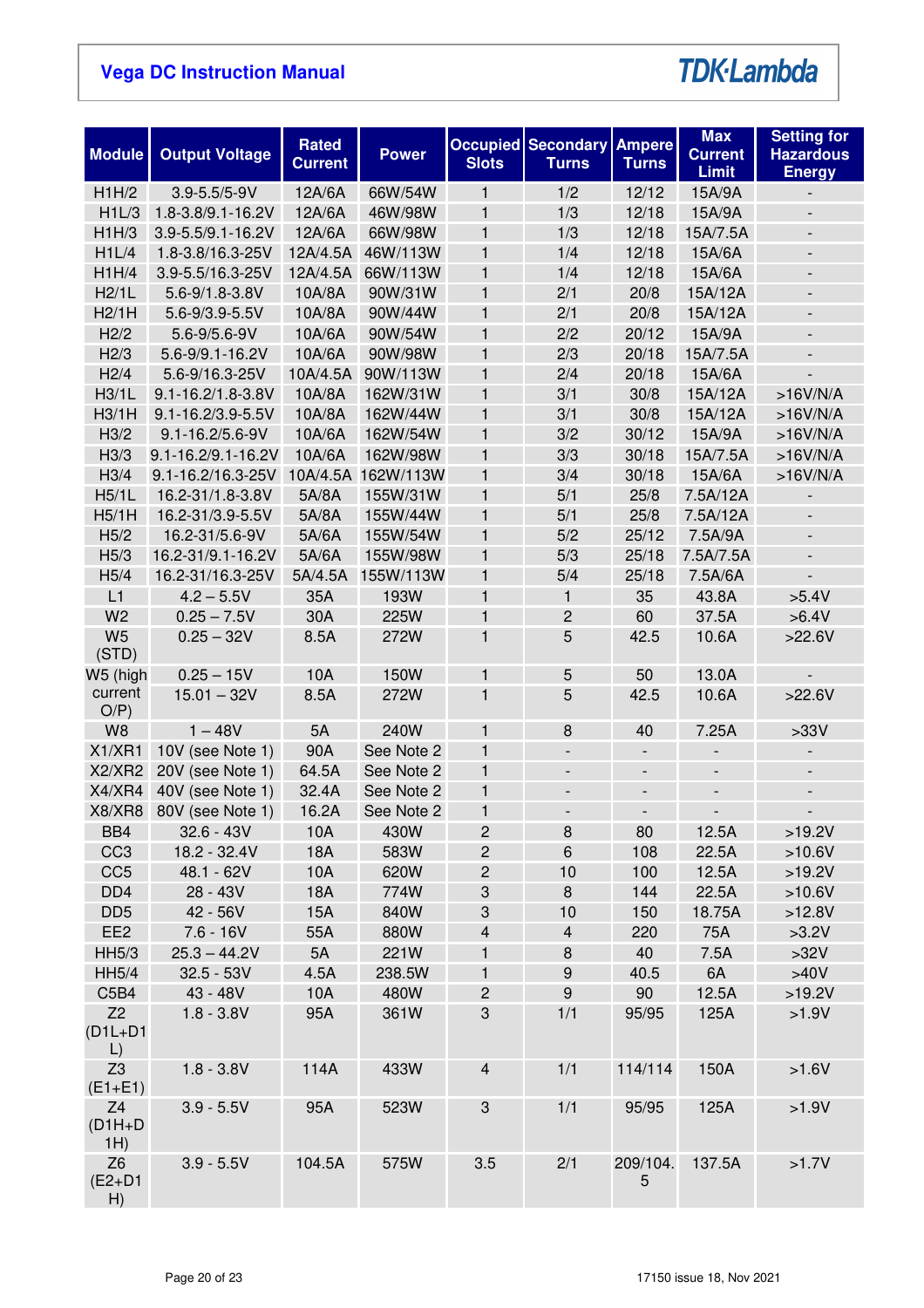

|                              | Module   Output Voltage | Rated<br><b>Current</b> | <b>Power</b> | <b>Slots</b> | <b>Occupied Secondary Ampere</b><br>Turns | <b>Turns</b>    | <b>Max</b><br><b>Current</b><br><b>Limit</b> | <b>Setting for</b><br><b>Hazardous</b><br><b>Energy</b> |
|------------------------------|-------------------------|-------------------------|--------------|--------------|-------------------------------------------|-----------------|----------------------------------------------|---------------------------------------------------------|
| Z7<br>$(D3+D3)$              | $8 - 16.5V$             | 45.6A                   | 752W         | 3            | 3/3                                       | 136.8/13<br>6.8 | 60A                                          | >4V                                                     |
| Z <sub>18</sub><br>$(L1+L1)$ | $4.5 - 5.5V$            | 66.5A                   | 366W         | 2            | 1/1                                       | 66.5/66.<br>5   | 87.5A                                        | >2.7V                                                   |

Note 1: Actual voltage and current output of an X module is dependent, and limited by, the ratings of the modules from which it is fed. The ratings given above are additional rating limitations imposed by the X module itself.

Note 2: The maximum power output of PSUs fitted with X modules is reduced from 450W by the following power: 0.55 x (total X1 current) + 0.7 x (total X2 & X4 current) + 0.9 x (total X8 current). Note 3: 'Z' modules are designed as follows:

 $Z2 = D1L+D1L$  $Z3 = E1 + E1$  $Z4 = D1H+D1H$  $Z6 = E2 + D1H$  $Z7 = D3 + D3$  $Z18 = L1 + L1$ 

Additional module limitations:

E2 module fitted in slots 4/5 is limited to 55A.

C1Y module can only be fitted in slot 1.

F1 module is only permitted in slots 1 and 2.

F2 module may only be fitted in slots 1 and 2 and is limited to 75A for ambient temperatures of greater than 45°C.

For PSUs with three D modules fitted: D1L & D1H in slots 2/3 is limited to 42A and in slots 4/5 is limited to 47A D<sub>2</sub> in slots  $2/3$  is limited to 40A

PSUs fitted with a W2 module are limited to a maximum ambient of 45°C.

All the above ratings and limitations apply to the individual modules from which a series or paralleled pair is made.

# **Cooling for unit:**

The following method must be used for determining the safe operation of PSUs.

The components listed in the following table must not exceed the temperatures given. To determine the component temperatures the heating tests must be conducted in accordance with the requirements of the applicable standards. Consideration should also be give to the requirements of other safety standards.

Test requirements include: PSU to be fitted in its end-use equipment and operated under the most adverse conditions permitted in the end-use equipment instruction manual/specification and which will result in the highest temperatures in the PSU. To determine the most adverse conditions consideration should be given to the end use equipment maximum operating ambient, the PSU loading and input voltage, ventilation, end use equipment orientation, the position of doors & covers, etc. Temperatures should be monitored using type K fine wire thermocouples (secured with cyanoacrylate adhesive or similar) placed on the hottest part of the component (out of any direct airflow) and the equipment should be run until all temperatures have stabilised.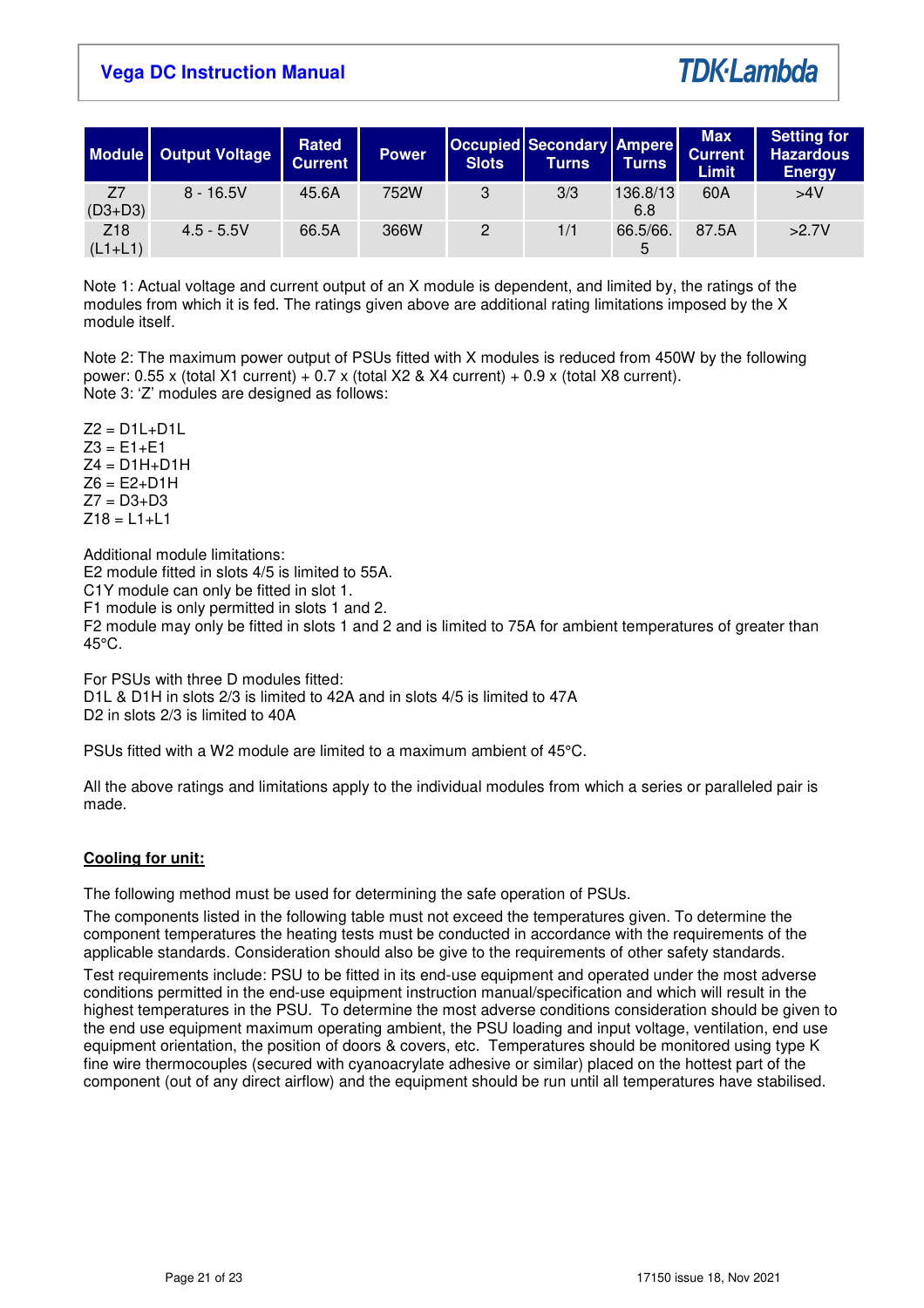

| <b>Cooling</b><br><b>Option</b> | <b>Max</b><br><b>Ambient</b> | <b>Input Voltage</b>                         | <b>Max</b><br><b>Power</b> | <b>Max AT</b><br>(total) | <b>Module</b><br><b>Current Rating</b> |  |
|---------------------------------|------------------------------|----------------------------------------------|----------------------------|--------------------------|----------------------------------------|--|
| F                               | 50                           | 34                                           | 344                        | 140                      | 100%                                   |  |
|                                 |                              | 36                                           | 360                        | 140                      | 100%                                   |  |
|                                 |                              | 44 - 75                                      | 450                        | 180                      | 100%                                   |  |
| R                               | 50                           | 34                                           | 300                        | 145                      | 100%                                   |  |
|                                 | 36                           | 320                                          | 145                        | 100%                     |                                        |  |
|                                 |                              | 44 - 75                                      | 420                        | 165                      | 100%                                   |  |
| C                               | 50                           | See Customer Air Cooling section for ratings |                            |                          |                                        |  |

Power and AT (Ampere Turns) ratings may be interpolated. Ampere Turns is the sum of (output amps x secondary turns)

### **Customer Air Cooling (option C):**

The following method must be used for determining the safe operation of PSUs when C option (Customer Air) is fitted, ie fan not fitted to PSU.

For PSUs cooled by customer supplied airflow the components listed in the following table must not exceed the temperatures given. Additionally ratings specified for units with an internal fan must still be complied with, eg mains input voltage range, maximum output power, ampere turns, module voltage / current ratings and maximum ambient temperature. To determine the component temperatures the heating tests must be conducted in accordance with the requirements of IEC60950-1 Clause 4.5. Consideration should also be give to the requirements of other safety standards.

Test requirements include: PSU to be fitted in its end-use equipment and operated under the most adverse conditions permitted in the end-use equipment instruction manual/specification and which will result in the highest temperatures in the PSU. To determine the most adverse conditions consideration should be given to the end use equipment maximum operating ambient, the PSU loading and input voltage, ventilation, end use equipment orientation, the position of doors & covers, etc. Temperatures should be monitored using type K fine wire thermocouples (secured with cyanoacrylate adhesive or similar) placed on the hottest part of the component (out of any direct airflow) and the equipment should be run until all temperatures have stabilised.

| <b>Circuit Ref.</b> | <b>Description</b>                            | Max. Temperature (°C) |
|---------------------|-----------------------------------------------|-----------------------|
|                     | Power transformer primary, secondary and core | 130                   |
| T1, TX101, TX201    | Module current transformer windings           | 127                   |
| XQ1, XTR1           | E, EV, F & FV Primary option transformers     | 90                    |
| L1, XT601           | Choke winding                                 | 127                   |
| L4, T2              | Choke winding                                 | 117                   |
| Various             | All other choke & transformer windings        | 140                   |
| Various             | All X capacitors and electrolytic capacitors  | 105                   |

**Input Connections:** Input Screw Terminals: 6-32 screws with 8.25 spacing between screw and head centres. Screw head diameter is 6.6mm. Maximum torque: 0.8Nm

**Output Connections:** Single slot, single output modules (B,C,L): Two 6.35mm fast-ons per output each rated 18A or M4 screw terminals rated 35A. Single slot, twin output maodules (H): One 6.35mm fast-on per output rated 18A or M3 screw terminals rated 15A. Dual slot, single output (D, E): Two 9.5mm fast-ons per output each rated 32A or M5 screw terminals rated 90A.

### **Maximum Torque Settings for Output Screw Terminals:**

M3 - 0.5 - 0.6Nm,  $M4 - 1.1 - 1.3$ Nm, M5 - 2.4 – 2.6Nm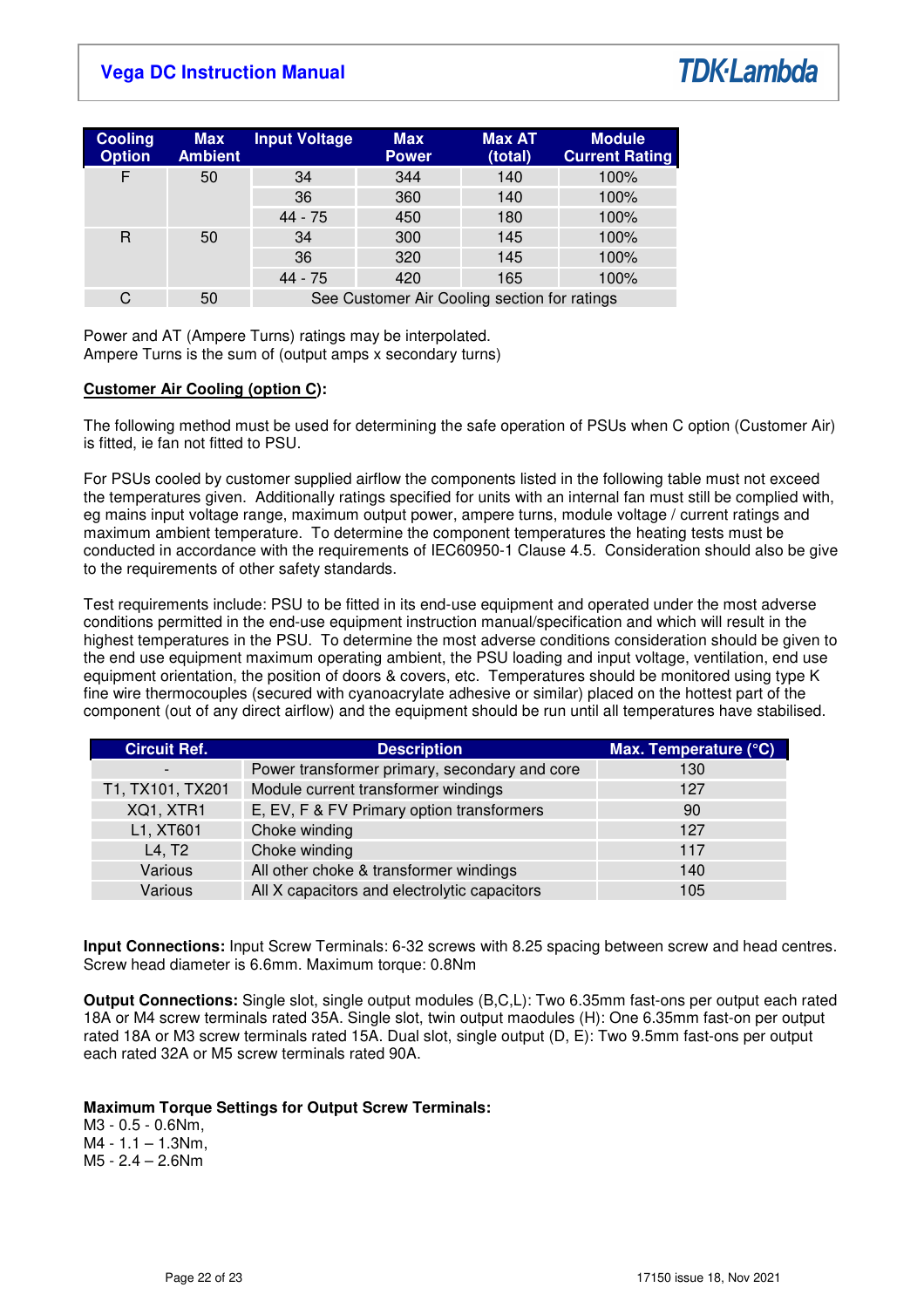

# **Mechanical Outline Drawings:**

# **Primary Options**

| <b>Specified Option</b> | Pin 5 Logic 0 \ | Pin 6 Logic 1 |
|-------------------------|-----------------|---------------|
| Inhibit                 | Outputs OFF     | Outputs OFF   |
| Enable                  | Outputs ON      | Outputs ON    |



# **Secondary Options**

# Remote Sense Option

Single Output Module "N" Option:

![](_page_22_Figure_9.jpeg)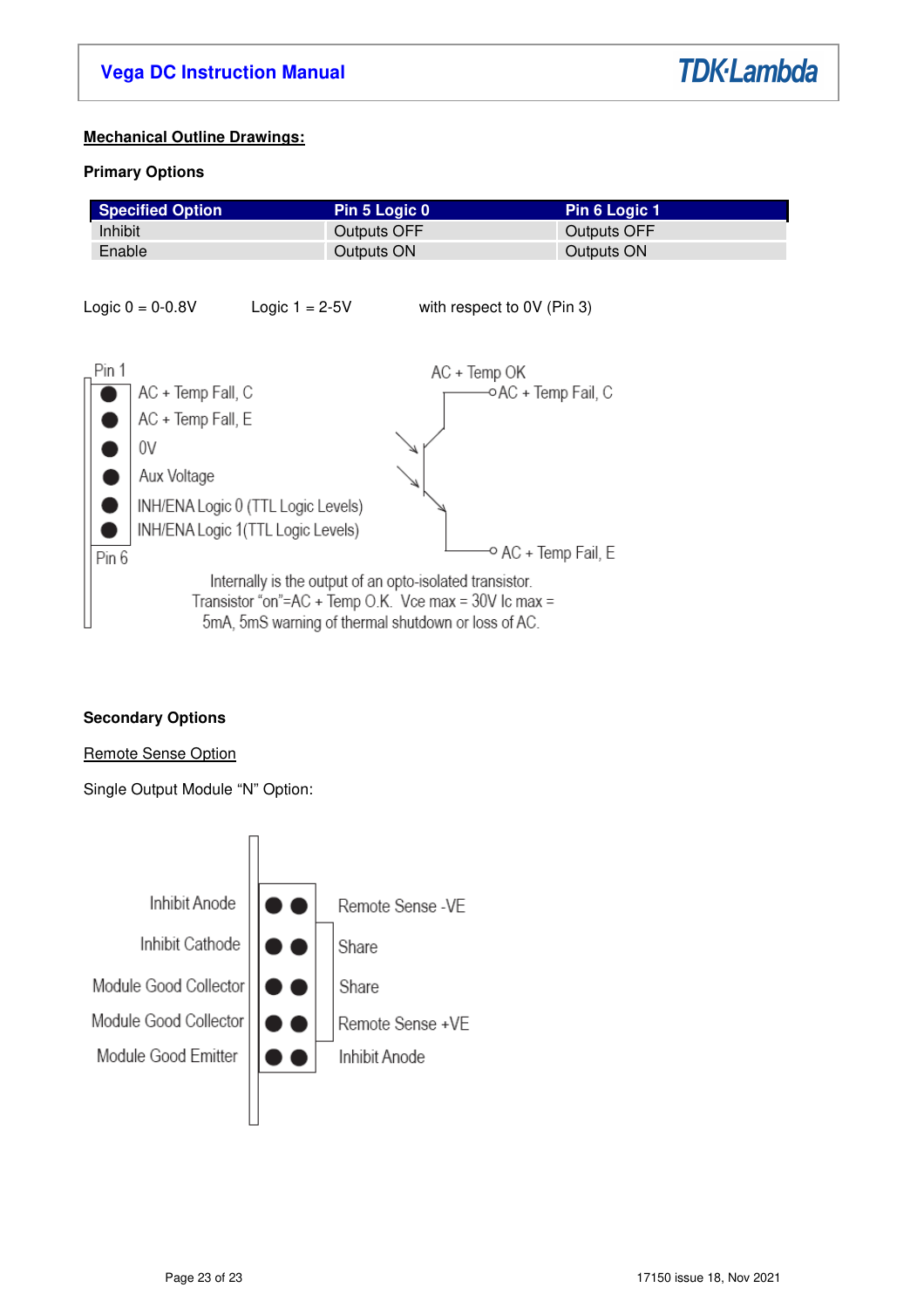![](_page_23_Picture_1.jpeg)

Inhibit

![](_page_23_Figure_3.jpeg)

Internally is a 390Ω resistor in series with diode of an optocoupler. Drive ≥ 2µΑ to inhibit module (max 13mA)

Module Good

![](_page_23_Figure_6.jpeg)

TWIN Output Module "N" Option

![](_page_23_Figure_8.jpeg)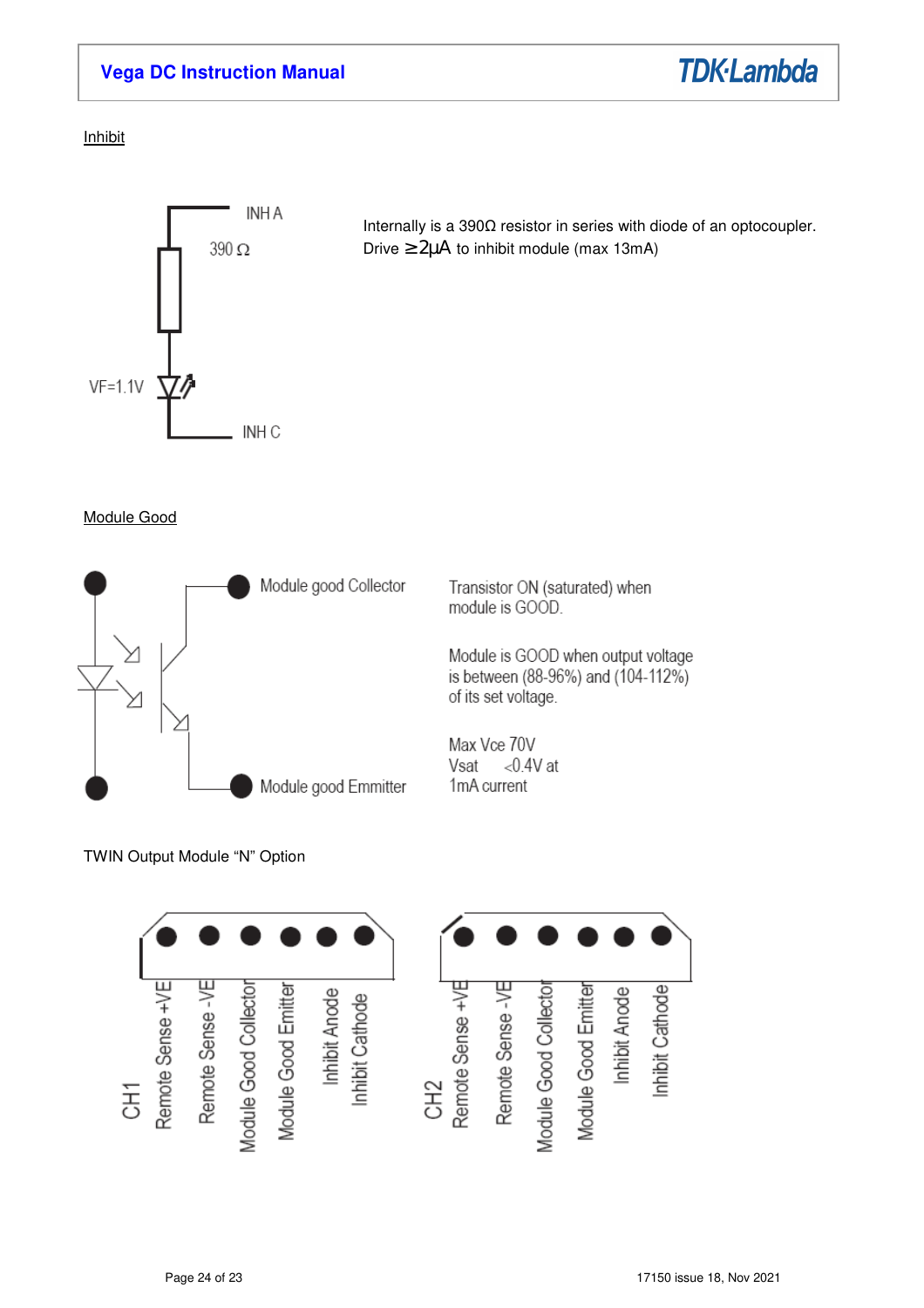**TDK-Lambda** 

TWIN Output Module "R" Option

![](_page_24_Figure_3.jpeg)

### **Customer Fixings**

### Customer Air and Fixing Detail

![](_page_24_Figure_6.jpeg)

![](_page_24_Figure_7.jpeg)

![](_page_24_Figure_8.jpeg)

8-off 'A' Holes - Customer fixings are M4 Maximum Screw Torque 1.3Nm

General Tolerances (Unless otherwise stated) +/-0.5